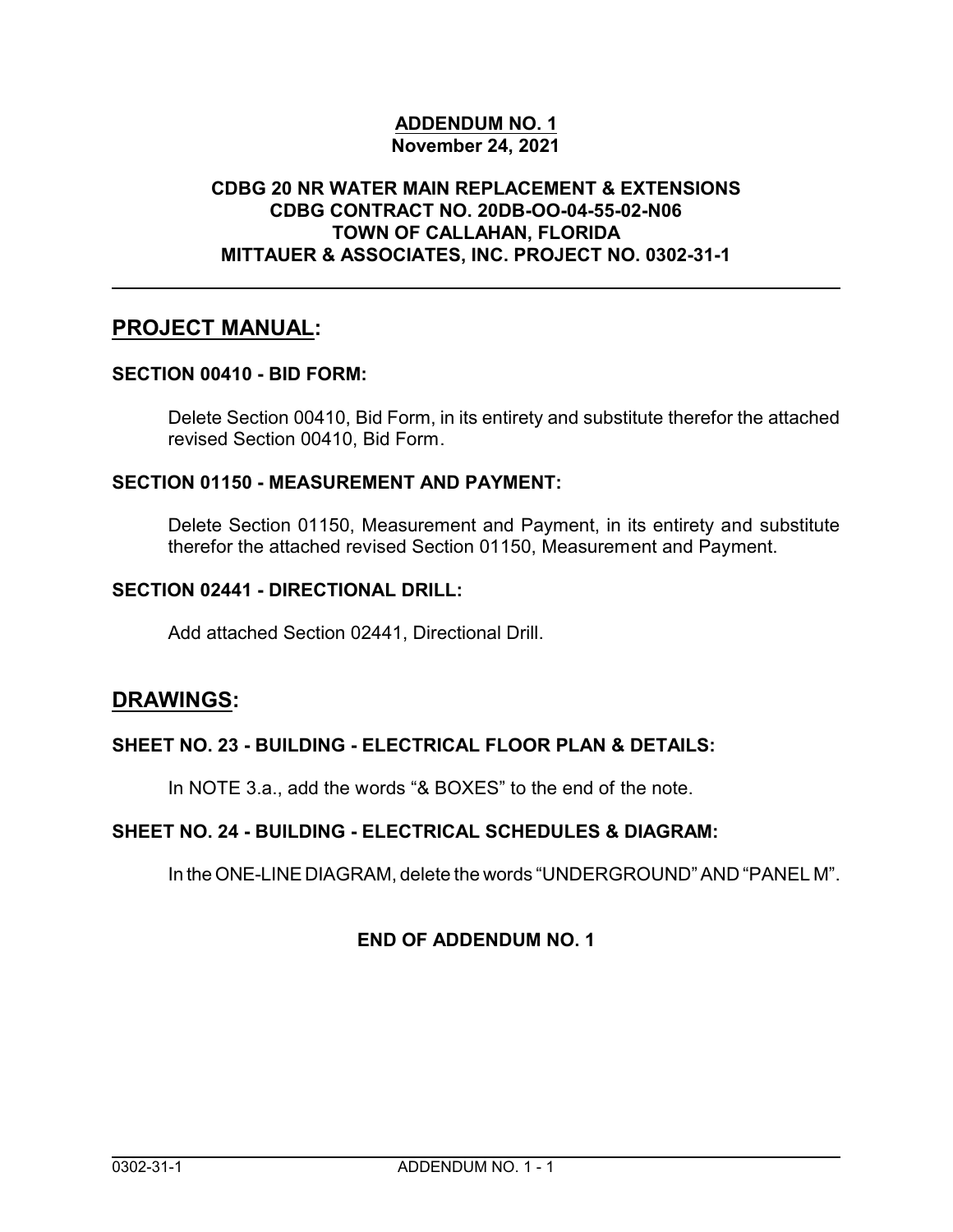# **SECTION 00410 BID FORM CDBG 20 NR WATER MAIN REPLACEMENT & EXTENSIONS CDBG CONTRACT NO. 20DB-OO-04-55-02-N06 TOWN OF CALLAHAN, FLORIDA**

The terms used in this Bid with initial capital letters have the meanings stated in the Instructions to Bidders, the General Conditions, and the Supplementary Conditions.

| <b>ARTICLE 1-BIDDER</b> |                                                                                                                                                                                                                                      |      |
|-------------------------|--------------------------------------------------------------------------------------------------------------------------------------------------------------------------------------------------------------------------------------|------|
|                         |                                                                                                                                                                                                                                      |      |
|                         | Company Name (printed or typed)                                                                                                                                                                                                      |      |
|                         |                                                                                                                                                                                                                                      |      |
|                         | <b>Address</b>                                                                                                                                                                                                                       |      |
|                         |                                                                                                                                                                                                                                      |      |
|                         | City, State, Zip                                                                                                                                                                                                                     |      |
|                         |                                                                                                                                                                                                                                      |      |
|                         |                                                                                                                                                                                                                                      | Name |
|                         |                                                                                                                                                                                                                                      |      |
|                         | FAX NO.: <u>Andreas Communications of the second contract of the second contract of the second contract of the second contract of the second contract of the second contract of the second contract of the second contract of th</u> |      |
|                         | EMAIL ADDRESS: University of the contract of the contract of the contract of the contract of the contract of the contract of the contract of the contract of the contract of the contract of the contract of the contract of t       |      |
|                         | CONTRACTOR'S FLORIDA LICENSE NO.: NORTHLORIDA CONTRACTOR'S FLORIDA LICENSE NO.:                                                                                                                                                      |      |
|                         |                                                                                                                                                                                                                                      |      |
| <b>ARTICLE 2-OWNER</b>  |                                                                                                                                                                                                                                      |      |

2.01 This Bid is submitted to:

Town of Callahan 542300 US Hwy 1 (P.O. Box 5016) Callahan, Florida 32011

2.02 The undersigned Bidder proposes and agrees, if this Bid is accepted, to enter into an Agreement with Owner in the form included in the Bidding Documents to perform all Work as specified or indicated in the Bidding Documents for the prices and within the times indicated in this Bid and in accordance with the other terms and conditions of the Bidding Documents.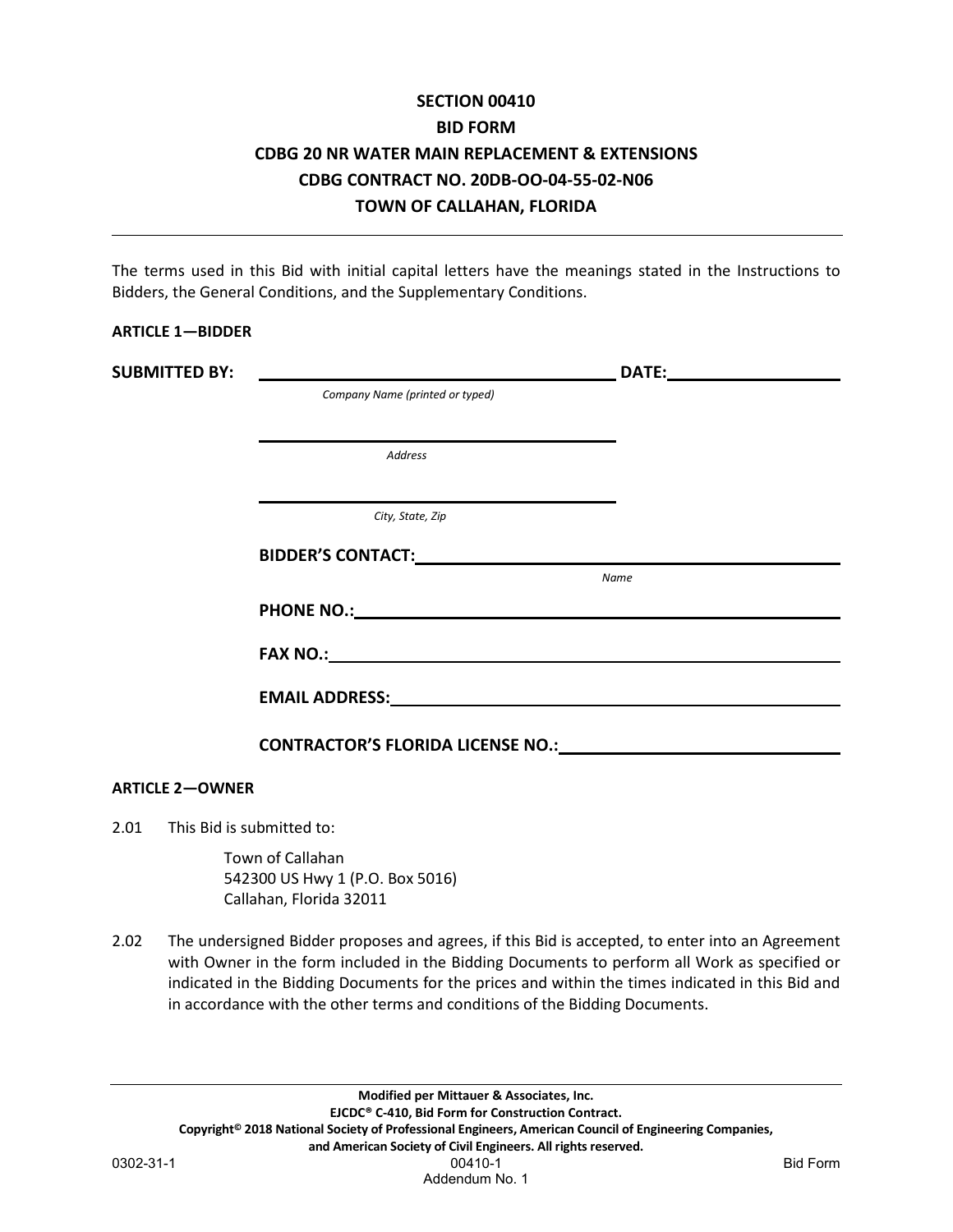#### **ARTICLE 3—ATTACHMENTS TO THIS BID**

- 3.01 The following documents are submitted with and made a condition of this Bid:
	- A. Required Bid security;
	- B. If Bidder is a corporation, a partnership, or a joint venture, attach evidence of authority to sign;

#### **ARTICLE 4—BASIS OF BID—LUMP SUM BID AND UNIT PRICES**

- 4.01 *Unit Price Bids*
	- A. Bidder will perform the following Work at the indicated unit prices:

| Item<br>No.    | <b>Item Description</b>                          | Est.<br>Qty    | <b>Unit</b> | <b>Unit Price</b> | <b>Cost</b>                |
|----------------|--------------------------------------------------|----------------|-------------|-------------------|----------------------------|
| $\mathbf{1}$   | <b>Mobilization and General Conditions</b>       | $\mathbf{1}$   | <b>LS</b>   | \$                | $\boldsymbol{\mathsf{S}}$  |
| $\overline{2}$ | 6" PVC Water Main                                | 3,300          | LF          | \$                | \$                         |
| 3              | 6" Fusible PVC Water Main, Directionally Drilled | 250            | LF          | \$                | \$                         |
| $\overline{4}$ | Ductile Iron Fittings - Cement Lined             | 1,200          | Ibs         | \$                | $\boldsymbol{\mathsf{\$}}$ |
| 5              | Fire Hydrant Assembly                            | 4              | Each        | \$                | \$                         |
| 6              | Remove Existing Fire Hydrants                    | 1              | Each        | \$                | \$                         |
| $\overline{7}$ | Tapping Sleeve & Valve                           |                |             |                   |                            |
| a.             | $8" \times 6"$                                   | $\mathbf 1$    | Each        | $\frac{1}{2}$     | $\boldsymbol{\mathsf{S}}$  |
| b.             | 6" x 6"                                          | 3              | Each        | \$                | \$                         |
| 8              | Cut, Cap, and Abandon Existing 2" Mains          | $\overline{2}$ | Each        | \$                | $\boldsymbol{\mathsf{S}}$  |
| 9              | <b>Reconnect Existing Water Services</b>         |                |             |                   |                            |
| a.             | Single Short                                     | 1              | Each        | \$                | \$1                        |
| b.             | Single Long                                      | 5              | Each        | \$                | \$                         |
| C.             | Double Short                                     | 1              | Each        | \$                | \$                         |
| d.             | Double Long                                      | $\overline{2}$ | Each        | \$                | \$                         |
| 10             | Removal and Replacement of Unsuitable Soils      | 500            | LF          | \$                | \$                         |
| 11             | <b>Concrete Encasement and Specials</b>          | 20             | <b>CY</b>   | \$                | $\boldsymbol{\mathsf{\$}}$ |
| 12             | Asphaltic Roadway/Sidewalk/Driveway Restoration  | 200            | LF          | \$                | \$                         |
| 13             | Asphaltic Overlay                                | 500            | SY          | \$                | \$                         |

**Modified per Mittauer & Associates, Inc.**

**EJCDC® C-410, Bid Form for Construction Contract.**

**Copyright© 2018 National Society of Professional Engineers, American Council of Engineering Companies,**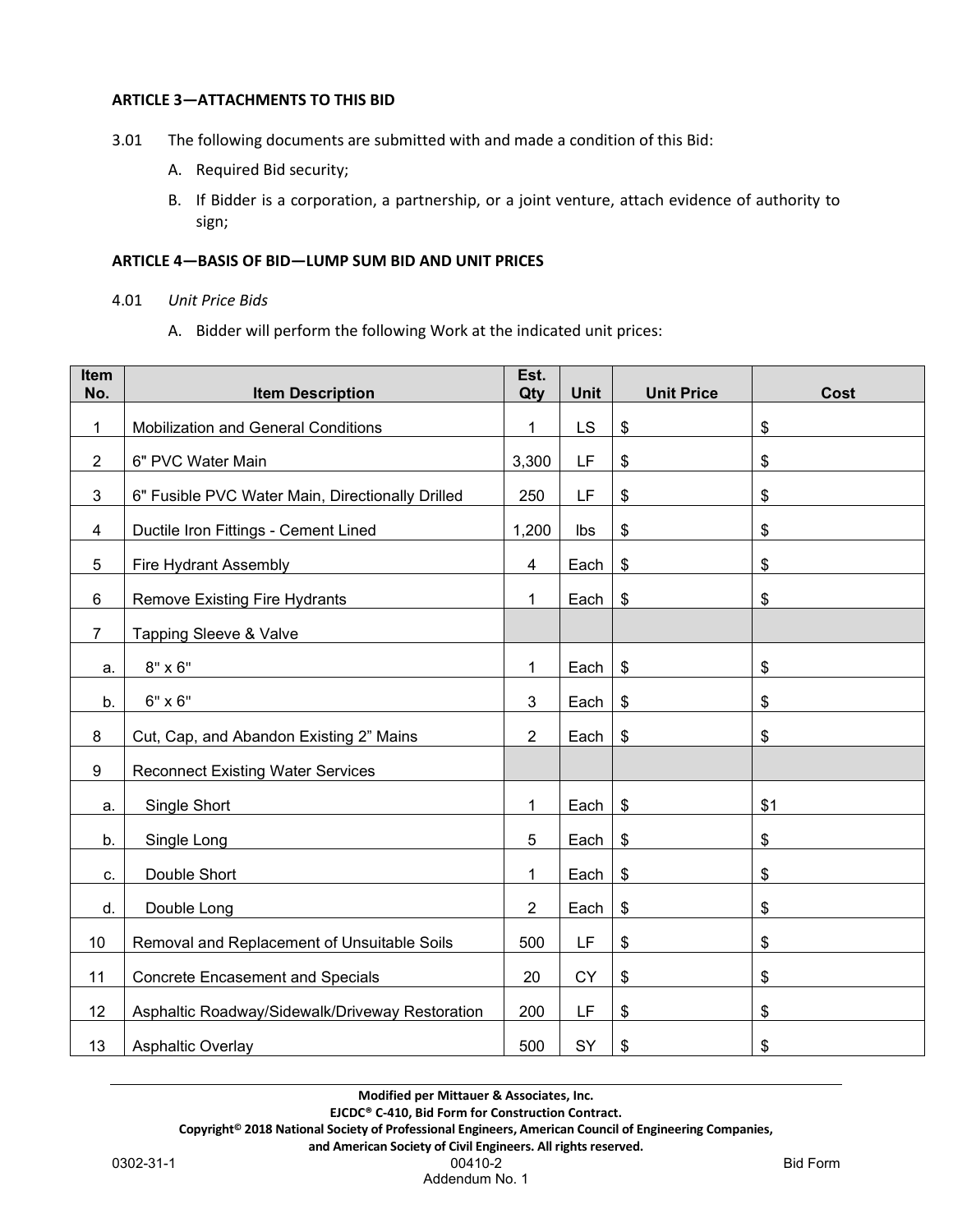| Item<br>No.                                      | <b>Item Description</b>                                          | Est.<br>Qty | <b>Unit</b> | <b>Unit Price</b> | <b>Cost</b> |  |
|--------------------------------------------------|------------------------------------------------------------------|-------------|-------------|-------------------|-------------|--|
| 14                                               | Concrete Driveway/Sidewalk Restoration                           | 200         | LF          | \$                | \$          |  |
| 15                                               | Stabilized Roadway/Driveway Restoration                          | 100         | LF          | \$                | \$          |  |
| 16                                               | Grassing                                                         |             |             |                   |             |  |
| a.                                               | Seed and Mulch                                                   | 1,500       | LF          | \$                | \$          |  |
| b.                                               | Sodding                                                          | 1,500       | LF          | \$                | \$          |  |
| 17                                               | Flushing, Pressure Testing, and Disinfection                     | 1           | <b>LS</b>   | \$                | \$          |  |
| 18                                               |                                                                  | 1           | <b>LS</b>   | \$                | \$          |  |
|                                                  | Depot Park Pavilion and Storage Building                         | 1           | LS          |                   |             |  |
| 19                                               | Depot Park Sitework                                              |             |             | \$                | \$          |  |
|                                                  | 20<br>LS<br>\$<br>\$<br>Demobilization and Project Closeout<br>1 |             |             |                   |             |  |
| <b>TOTAL BASE BID</b><br>\$                      |                                                                  |             |             |                   |             |  |
|                                                  | <b>ADDITIVE ALTERNATE</b>                                        |             |             |                   |             |  |
| 1                                                | Depot Park Conventional Framing                                  | 1           | <b>LS</b>   | \$                | \$          |  |
| $\overline{2}$                                   | Depot Park Additional Electrical and Lighting                    | 1           | <b>LS</b>   | \$                | \$          |  |
| 3                                                | LS<br>\$<br>Depot Park Building Insulation<br>1                  |             |             | \$                |             |  |
| <b>TOTAL ADDITIVE ALTERNATE</b>                  |                                                                  |             |             | \$                |             |  |
| <b>TOTAL BID (BASE BID + ADDITIVE ALTERNATE)</b> |                                                                  |             |             | \$                |             |  |

- B. Bidder acknowledges that:
	- 1. each Bid Unit Price includes an amount considered by Bidder to be adequate to cover Contractor's overhead and profit for each separately identified item, and
	- 2. estimated quantities are not guaranteed, and are solely for the purpose of comparison of Bids, and final payment for all Unit Price Work will be based on actual quantities, determined as provided in the Contract Documents.

#### **ARTICLE 5—TIME OF COMPLETION**

- 5.01 Bidder agrees that the Work will be substantially complete and will be completed and ready for final payment in accordance with Paragraph 15.06 of the General Conditions on or before the dates or within the number of calendar days indicated in the Agreement.
- 5.02 Bidder accepts the provisions of the Agreement as to liquidated damages.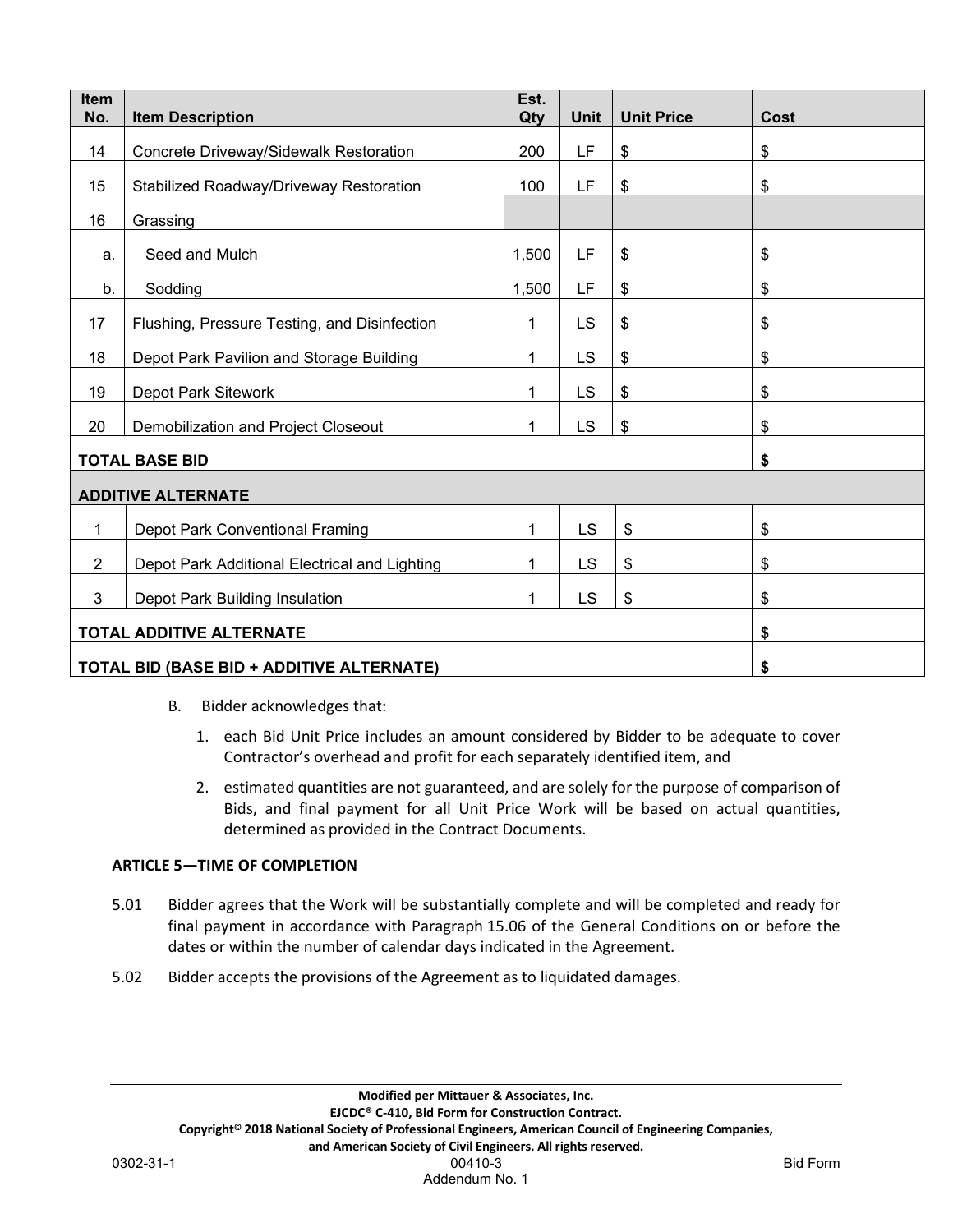#### **ARTICLE 6—BIDDER'S ACKNOWLEDGEMENTS: ACCEPTANCE PERIOD, INSTRUCTIONS, AND RECEIPT OF ADDENDA**

- 6.01 *Bid Acceptance Period*
	- A. This Bid will remain subject to acceptance for 60 days after the Bid opening, or for such longer period of time that Bidder may agree to in writing upon request of Owner.
- 6.02 *Instructions to Bidders*
	- A. Bidder accepts all of the terms and conditions of the Instructions to Bidders, including without limitation those dealing with the disposition of Bid security.
- 6.03 *Receipt of Addenda*
	- A. Bidder hereby acknowledges receipt of the following Addenda:

| <b>Addendum Number</b> | <b>Addendum Date</b> |
|------------------------|----------------------|
|                        |                      |
|                        |                      |

#### **ARTICLE 7—BIDDER'S REPRESENTATIONS AND CERTIFICATIONS**

- 7.01 *Bidder's Representations*
	- A. In submitting this Bid, Bidder represents the following:
		- 1. Bidder has examined and carefully studied the Bidding Documents, including Addenda.
		- 2. Bidder has visited the Site, conducted a thorough visual examination of the Site and adjacent areas, and become familiar with the general, local, and Site conditions that may affect cost, progress, and performance of the Work.
		- 3. Bidder is familiar with all Laws and Regulations that may affect cost, progress, and performance of the Work.
		- 4. Bidder has carefully studied the reports of explorations and tests of subsurface conditions at or adjacent to the Site and the drawings of physical conditions relating to existing surface or subsurface structures at the Site that have been identified in the Supplementary Conditions, with respect to the Technical Data in such reports and drawings.
		- 5. Bidder has carefully studied the reports and drawings relating to Hazardous Environmental Conditions, if any, at or adjacent to the Site that have been identified in the Supplementary Conditions, with respect to Technical Data in such reports and drawings.
		- 6. Bidder has considered the information known to Bidder itself; information commonly known to contractors doing business in the locality of the Site; information and observations obtained from visits to the Site; the Bidding Documents; and the Technical Data identified in the Supplementary Conditions or by definition, with respect to the effect of such information, observations, and Technical Data on (a) the cost, progress, and performance of the Work; (b) the means, methods, techniques, sequences, and procedures of construction to be employed by Bidder, if selected as Contractor; and (c) Bidder's (Contractor's) safety precautions and programs.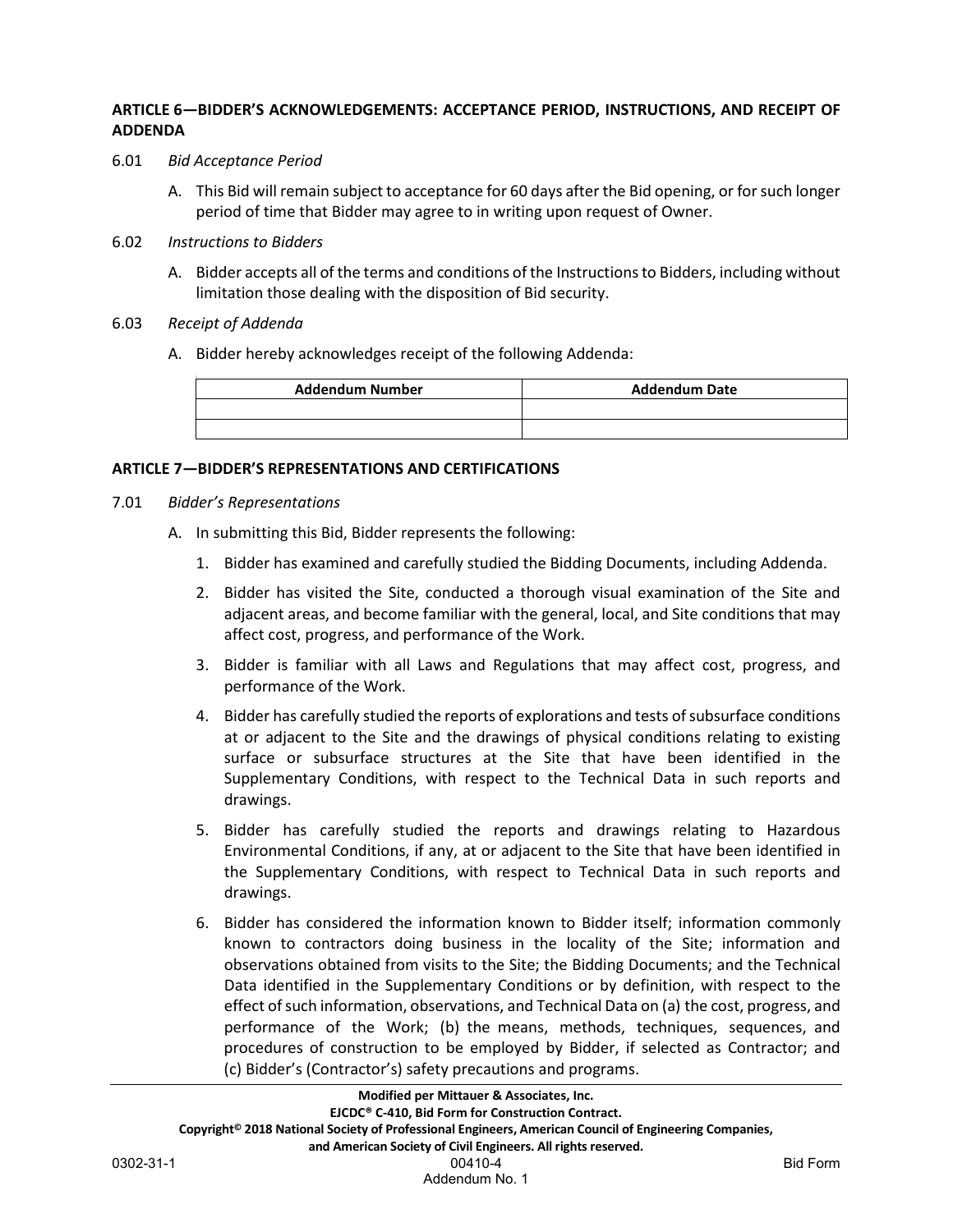- 7. Based on the information and observations referred to in the preceding paragraph, Bidder agrees that no further examinations, investigations, explorations, tests, studies, or data are necessary for the performance of the Work at the Contract Price, within the Contract Times, and in accordance with the other terms and conditions of the Contract.
- 8. Bidder is aware of the general nature of work to be performed by Owner and others at the Site that relates to the Work as indicated in the Bidding Documents.
- 9. Bidder has given Engineer written notice of all conflicts, errors, ambiguities, or discrepancies that Bidder has discovered in the Bidding Documents, and of discrepancies between Site conditions and the Contract Documents, and the written resolution thereof by Engineer is acceptable to Contractor.
- 10. The Bidding Documents are generally sufficient to indicate and convey understanding of all terms and conditions for performance and furnishing of the Work.
- 11. The submission of this Bid constitutes an incontrovertible representation by Bidder that without exception the Bid and all prices in the Bid are premised upon performing and furnishing the Work required by the Bidding Documents.
- 12. Bidder is licensed to engage in the business of contracting in the State of Florida by the Construction Industry Licensing Board.

#### 7.02 *Bidder's Certifications*

- A. The Bidder certifies the following:
	- 1. This Bid is genuine and not made in the interest of or on behalf of any undisclosed individual or entity and is not submitted in conformity with any collusive agreement or rules of any group, association, organization, or corporation.
	- 2. Bidder has not directly or indirectly induced or solicited any other Bidder to submit a false or sham Bid.
	- 3. Bidder has not solicited or induced any individual or entity to refrain from bidding.
	- 4. Bidder has not engaged in corrupt, fraudulent, collusive, or coercive practices in competing for the Contract. For the purposes of this Paragraph 7.02.A:
		- a. Corrupt practice means the offering, giving, receiving, or soliciting of anything of value likely to influence the action of a public official in the bidding process.
		- b. Fraudulent practice means an intentional misrepresentation of facts made (a) to influence the bidding process to the detriment of Owner, (b) to establish bid prices at artificial non-competitive levels, or (c) to deprive Owner of the benefits of free and open competition.
		- c. Collusive practice means a scheme or arrangement between two or more Bidders, with or without the knowledge of Owner, a purpose of which is to establish bid prices at artificial, non-competitive levels.
		- d. Coercive practice means harming or threatening to harm, directly or indirectly, persons or their property to influence their participation in the bidding process or affect the execution of the Contract.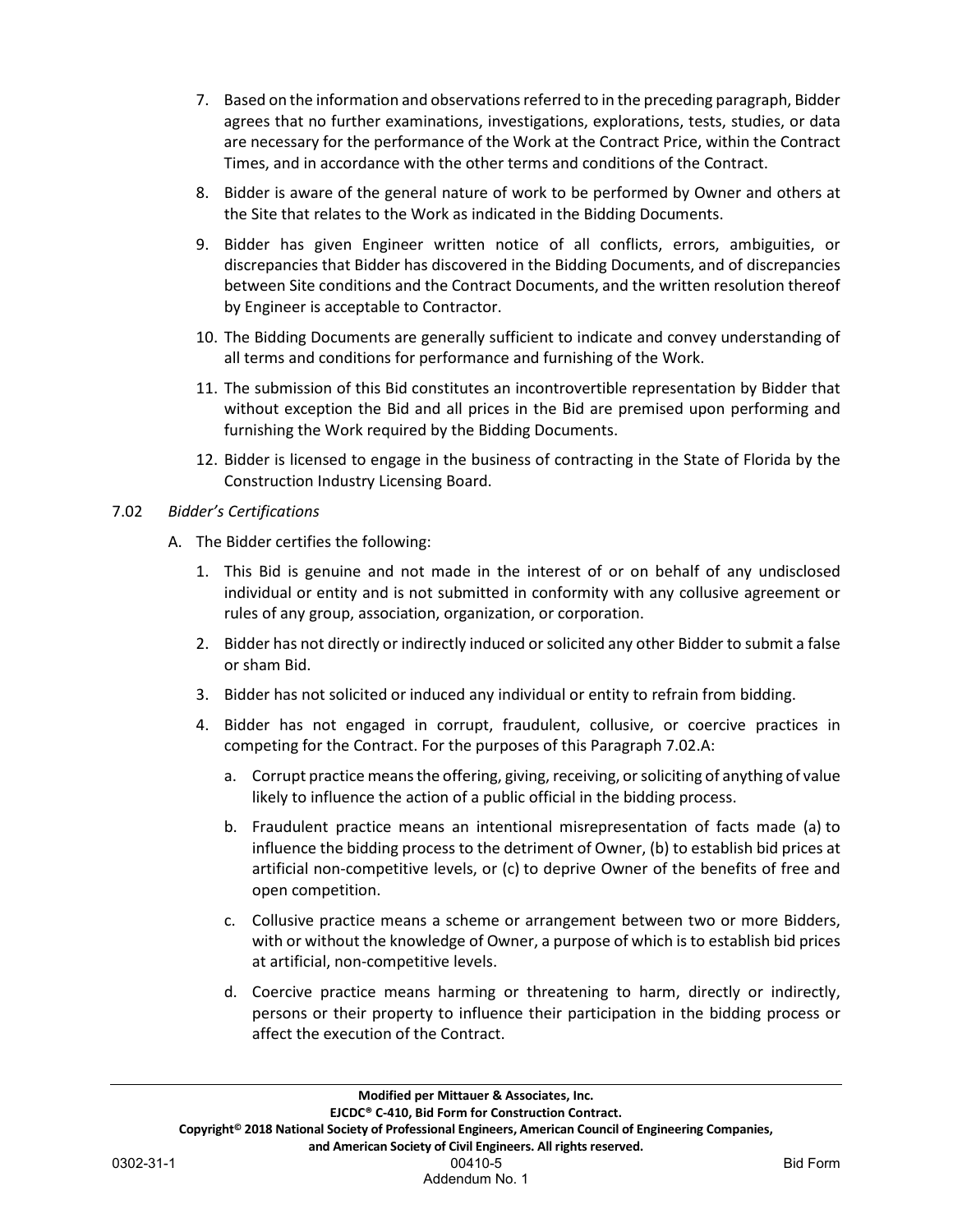BIDDER hereby submits this Bid as set forth above:

Bidder:

|         | (typed or printed name of organization)                                                              |
|---------|------------------------------------------------------------------------------------------------------|
| By:     |                                                                                                      |
|         | (individual's signature)                                                                             |
| Name:   |                                                                                                      |
|         | (typed or printed)                                                                                   |
| Title:  |                                                                                                      |
|         | (typed or printed)                                                                                   |
| Date:   | (typed or printed)                                                                                   |
|         | If Bidder is a corporation, a partnership, or a joint venture, attach evidence of authority to sign. |
|         |                                                                                                      |
| Attest: |                                                                                                      |
|         | (individual's signature)                                                                             |
| Name:   |                                                                                                      |
|         | (typed or printed)                                                                                   |
| Title:  | (typed or printed)                                                                                   |
|         |                                                                                                      |
| Date:   | (typed or printed)                                                                                   |
|         | Address for giving notices:                                                                          |
|         |                                                                                                      |
|         |                                                                                                      |
|         |                                                                                                      |
|         |                                                                                                      |
|         |                                                                                                      |
|         | Affix corporate seal, if applicable.                                                                 |
|         |                                                                                                      |

**END OF SECTION**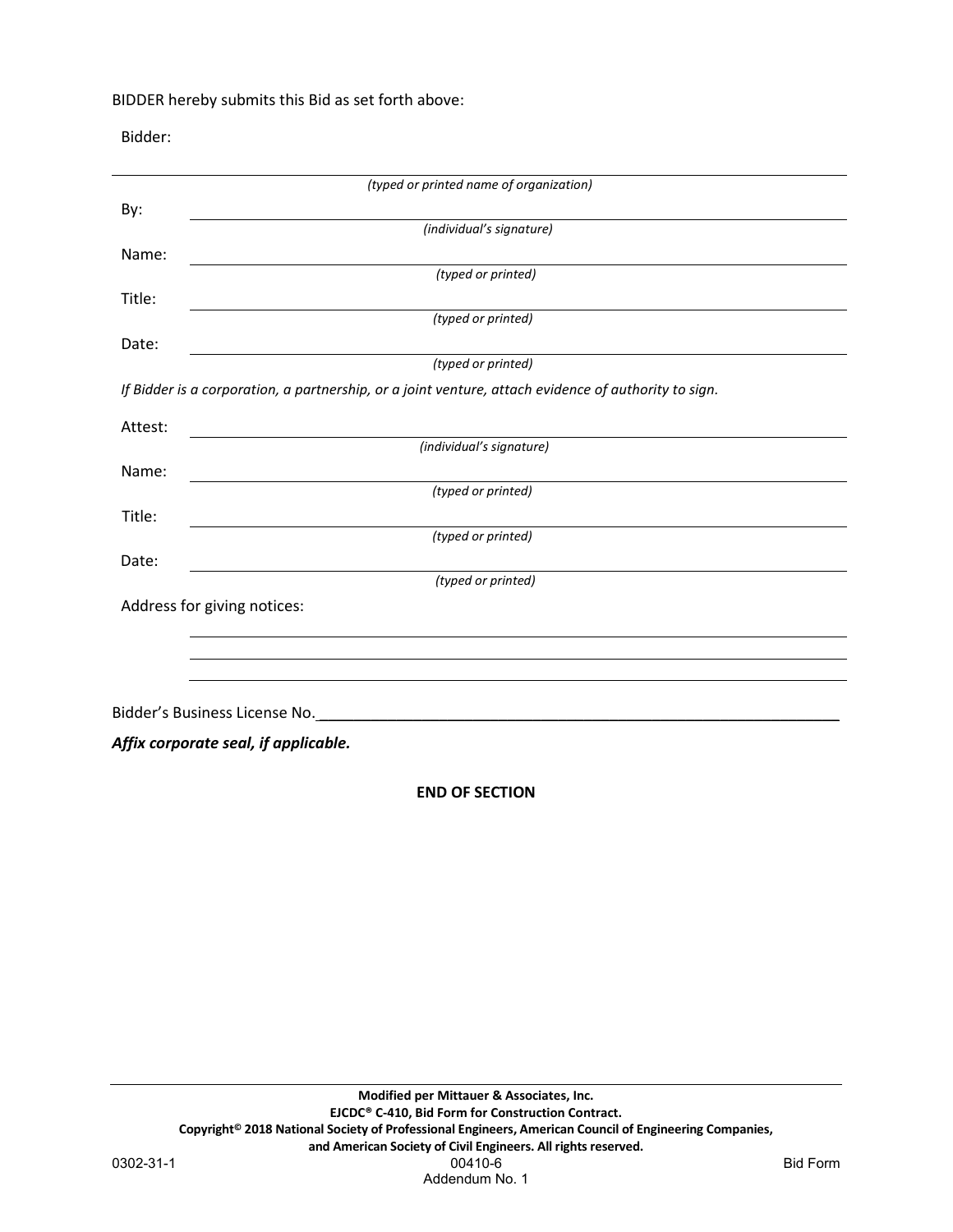# **SECTION 01150**

### **MEASUREMENT AND PAYMENT**

#### **PART 1 - GENERAL**

- **1.01 GENERAL:** Measurement and payment will be based upon actual quantities of work completed and accepted in accordance with the Contract Documents. No separate payment will be made for incidental clearing, excavation, trenching, dewatering, backfilling, compaction, finish grading, surveying or other incidental items of work not shown in the Agreement.
- **1.02 ESTIMATED QUANTITIES:** Where quantities are shown they are approximate and are given only as a basis of calculation upon which the award of the contract is to be made. Owner or Engineer do not assume any responsibility for the final quantities, nor shall Contractor claim misunderstanding because of such estimate of quantities. Final payment will be made only for the satisfactorily completed quantity of each item.

#### **1.03 METHOD OF MEASUREMENT:**

- A. Measurement of Length: Unless otherwise specified for the particular items involved, all measurements of distance for items to be paid for on the basis of length shall be taken horizontally or vertically.
- B. Measurement of Area: In the measurement of items paid for on the basis of area of finished work, the lengths and/or widths to be used in the calculations shall be the actual dimensions measured along the surface of the completed work within the neat lines shown or designated.

#### **1.04 PAYMENT:**

- A. Lump Sum Items: Where payment for items is shown to be paid for on a lump sum basis, no separate payment will be made for any item of work required to complete the lump sum item.
- B. Unit Price Items: Where payment for items is shown to be paid for on a unit price basis, separate payment will be made for the items of work described herein and listed on the Bid Form. Any related work not specifically listed, but required for satisfactory completion of the Work, shall be considered to be included in the scope of the appropriate listed work items.
- **1.05 EQUIPMENT AND MATERIALS IN STORAGE:** Partial payment for materials and equipment in proper storage at the site of the work or other approved storage site will be made for those items for which the Contractor has submitted paid invoices to the Engineer.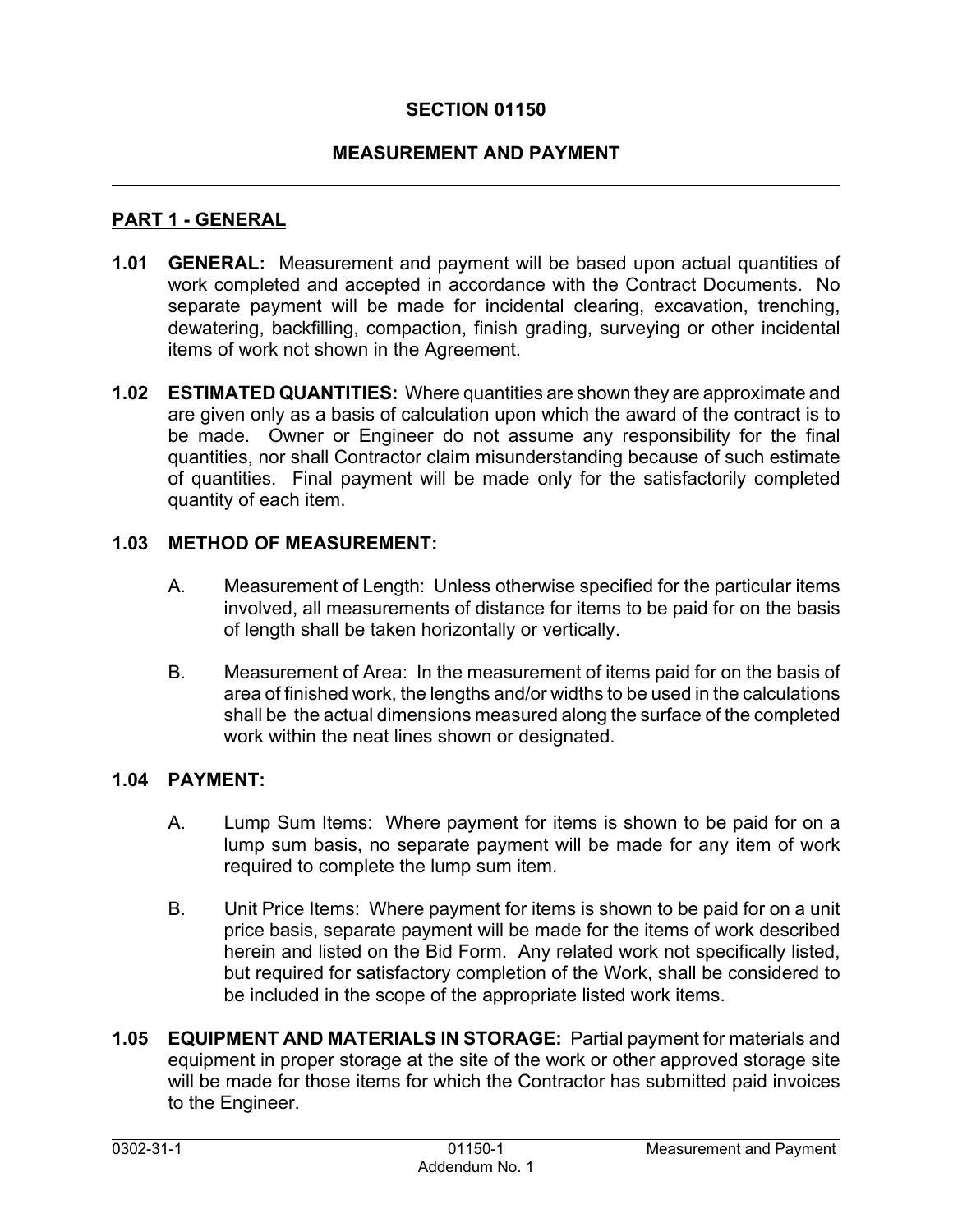### **1.06 BID ITEMS:**

- A. Mobilization and General Conditions:
	- 1. Measurement: The quantity for payment shall be on a lump sum basis and shall include all costs associated with mobilizing all labor, equipment, and materials necessary to perform the work and all administrative costs such as bonds, insurance, etc. Bid item shall be limited to 10% of the total bid, half of which shall be for mobilization, bonds, and insurance and the remaining half of which shall be for general conditions spread evenly over the construction period.
	- 2. Payment: Payment shall be full compensation for mobilizing all materials, equipment and labor and securing all bonds necessary to perform the work, and all general conditions.
- B. PVC Water Main:
	- 1. Measurement: The quantity for payment shall be the actual number of linear feet of PVC main of the size identified satisfactorily furnished and laid using conventional construction methods (i.e., excavation) or directionally drilled as measured along the length of the centerline of the completed pipeline, without deduction for the length of valves and fittings.
	- 2. Payment: Payment of the applicable unit price per linear foot shall be full compensation for furnishing all labor, materials, and equipment, and constructing the main complete including trace wire, detection tape, etc.
- C. 6" Fusible PVC Water Main, Directionally Drilled:
	- 1. Measurement: The quantity for payment shall be on a horizontal linear foot basis and shall include all items necessary to directional drill the indicated length and diameter of fusible PVC water main at the specified locations.
	- 2. Payment: Payment of the linear foot price shall be full compensation for furnishing all labor, materials, and equipment to directional drill fusible PVC pipe of the specified diameter at the specified locations. Price shall include all equipment, mobilization, pipe, pipe couplings/adapters, testing, clean-up, etc.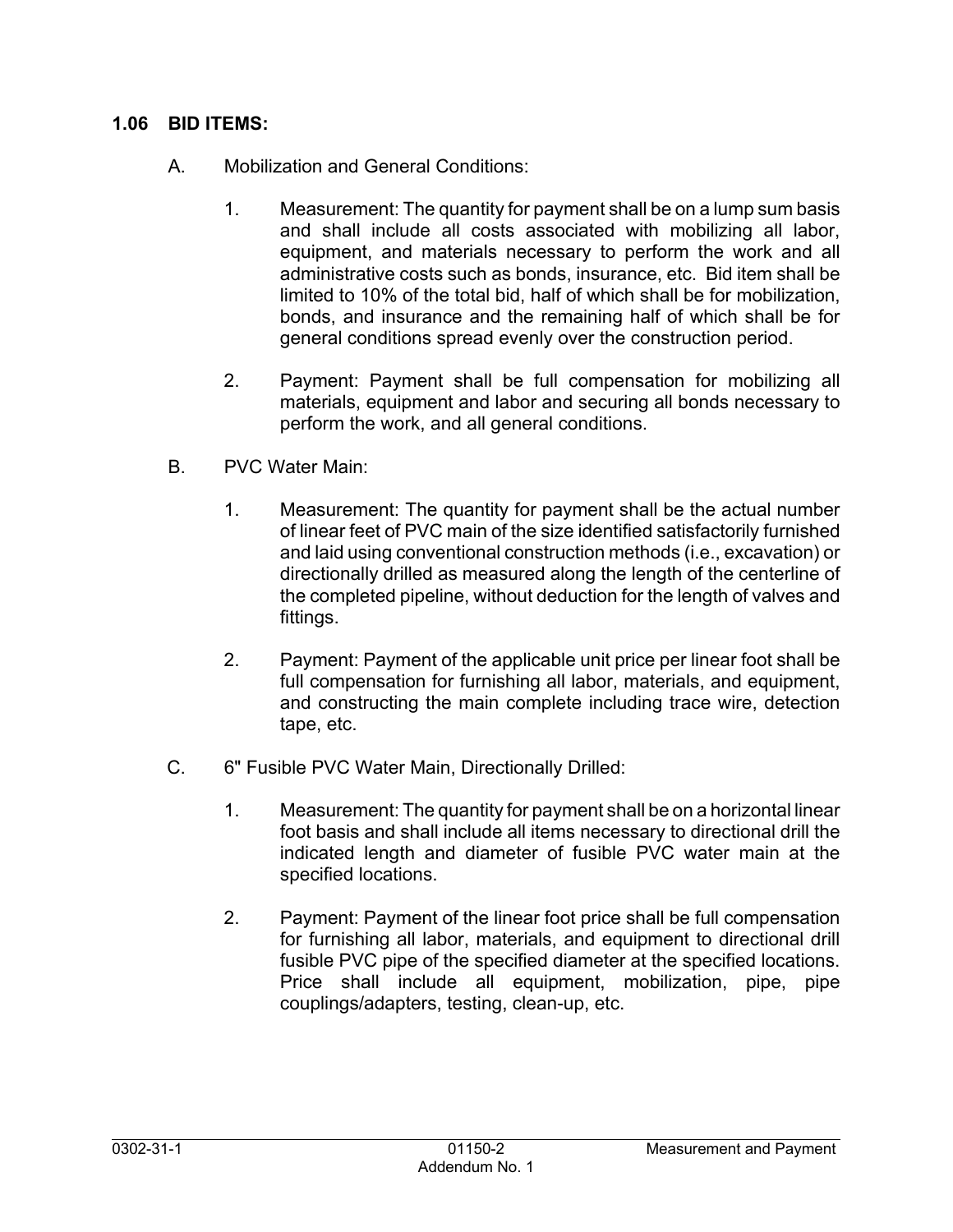- D. Ductile Iron Fittings Cement-Lined:
	- 1. Measurement: The quantity for payment shall be on the basis of the number of pounds of ductile iron fittings with cement lining (excluding accessories) satisfactorily furnished and installed. For the purposes of determining the pounds of fittings installed, the "compact" (i.e. AWWA C-153) fitting weights shall be utilized.
	- 2. Payment: Payment of the applicable unit price per pound shall be full compensation for furnishing all labor, materials and equipment to satisfactorily install ductile iron fittings. No separate payment shall be made for thrust restrainers or detection tape, required to be installed with ductile iron fittings.
- E. Fire Hydrant Assembly:
	- 1. Measurement: The quantity for payment shall be the number of fire hydrant assemblies installed as identified on the drawings.
	- 2. Payment: Payment of the applicable unit price shall be full compensation for installing fire hydrant, gate valve and box, hydrant tee, pipe, tie rods, and associated restoration.
- F. Remove Existing Fire Hydrant Assembly:
	- 1. Measurement: The quantity for payment shall be the number of fire hydrant assemblies removed as identified on the Drawings.
	- 2. Payment: Payment of the applicable unit price shall be full compensation for removing existing fire hydrant, capping existing hydrant lead, and associated restoration.
- G. Tapping Sleeves and Valves:
	- 1. Measurement: The quantity for payment shall be the number of tapping sleeves and tapping valves furnished and installed of the identified size.
	- 2. Payment: Payment of the applicable unit price shall be full compensation for locating the existing main to be connected to, excavating and exposing the existing main, installing tapping sleeve and tapping valve, restraint of existing main as required, connection of new pipe to tapping valve, and associated restoration.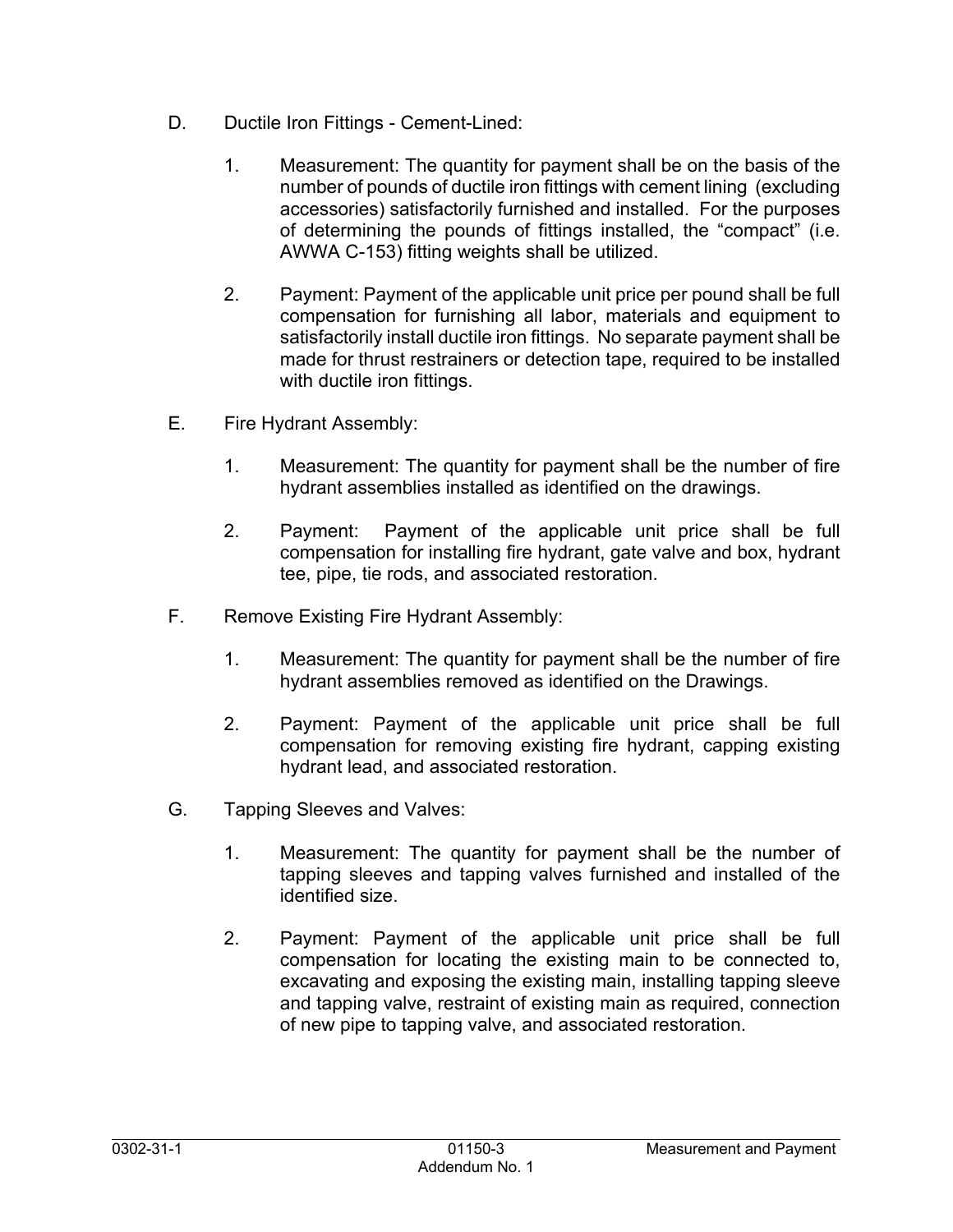- H. Cut and Cap Existing 2" Mains:
	- 1. Measurement: The quantity for payment shall be the number of existing 2" water mains that are cut and capped.
	- 2. Payment: Payment of the applicable unit price shall be full compensation for locating and exposing the existing main (including excavation and dewatering), cutting the existing main, furnishing and installing a cap on the end of the main, providing restraint of the existing main as required, and associated restoration.
- I. Reconnect Existing Water Services:
	- 1. Measurement: The quantity for payment shall be the number of existing water services of the specified type (single or double, short or long) reconnected to the newly-installed water main. Long services are defined as those crossing a street or roadway.
	- 2. Payment: Payment of the applicable unit price shall be full compensation for installing tapping saddle and corporation stop on newly-installed or existing main, installing service tubing from newlyinstalled water main to existing meter box (including drilling under roadway), and connection to existing meter box assembly including all required connections/adapters, and associated restoration.
- J. Removal and Replacement of Unsuitable Soils:
	- 1. Measurement: The quantity of payment shall be the actual number of linear feet (as measured along the pipe centerline) of unsuitable soils removed and replaced with suitable backfill material, as determined by the Engineer.
	- 2. Payment: Payment of the applicable unit price per linear foot of unsuitable soils shall be full compensation for furnishing all labor, materials, and equipment to remove the unsuitable soils and hauling and disposal of excess material unsuitable for backfill.
- K. Concrete Encasement and Specials:
	- 1. Measurement: The quantity for payment shall be the number of cubic yards of concrete satisfactorily furnished and installed for encasing water or sewer mains or for other special conditions as directed by the Engineer. The volume of concrete for encasement shall be limited to 6 inches around the outside diameter of the pipe being encased minus the volume of pipe, per foot of length.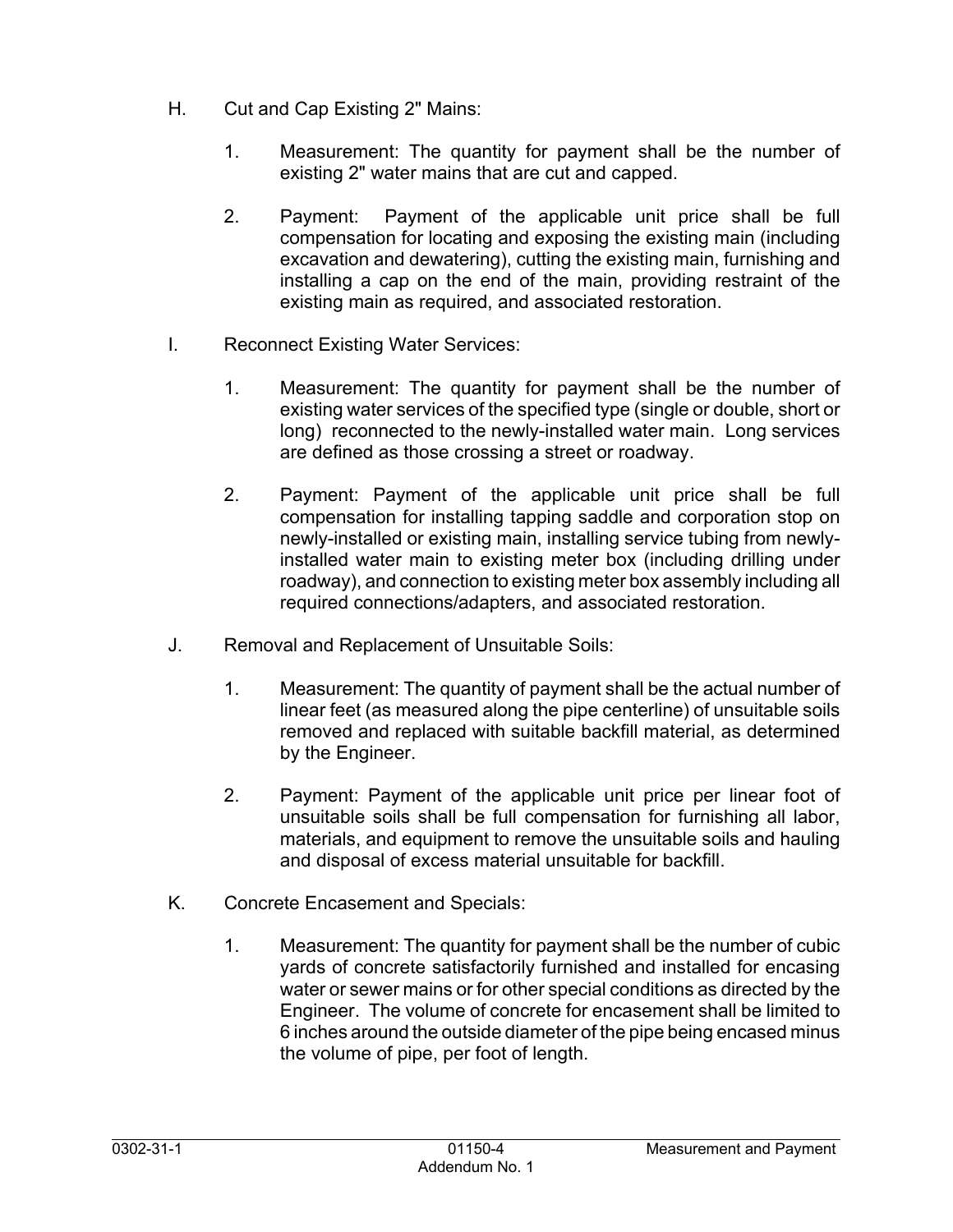- 2. Payment: Payment of the applicable unit price shall be full compensation for furnishing all labor, materials, and equipment to place the concrete around the pipe, provide pipe support, forming, vibratory placement, and related items.
- L. Asphaltic Roadway/Sidewalk/Driveway Restoration:
	- 1. Measurement: The quantity of payment shall be the actual number of linear feet (as measured along the pipe centerline) of asphaltic roadway/driveway surface open cut and restored in accordance with specifications.
	- 2. Payment: Payment of the applicable unit price per linear foot of asphaltic roadway/driveway restoration shall be full compensation for furnishing all labor, materials, and equipment to saw cut, remove and dispose of existing pavement, install suitable base and subgrade materials, and recompaction in accordance with pavement restoration requirements. Asphaltic overlay shall be paid for separately under its respective pay item. No separate payment shall be made for incidental restoration items (i.e., curb, grassing, driveways, etc.) adjoining asphalt roadway restoration, unless such items are crossed by pipeline, although any such disturbed items must still be restored.
- M. Asphaltic Overlay:
	- 1. Measurement: The quantity for payment shall be the actual number of square yards of asphaltic overlay of the identified thickness installed. Limits of asphaltic overlay are indicated on the drawings. If no so indicated, overlay limits shall correspond to asphaltic roadway/driveway restoration limits or as directed by Engineer/Owner.
	- 2. Payment: Payment of the applicable unit price per square yard of asphaltic overlay shall be full compensation for furnishing all labor, materials, and equipment to install asphaltic overlay to the limits indicated on the drawings. Item includes adjustments to any manhole covers, valve boxes traffic control devices, or similar items necessary to make flush with overlain surface.
- N. Concrete Driveway/Sidewalk Restoration:
	- 1. Measurement: The quantity for payment shall be the actual number of linear feet (as measured along the pipe centerline) of concrete driveway/sidewalk/curb open cut and restored in accordance with specifications.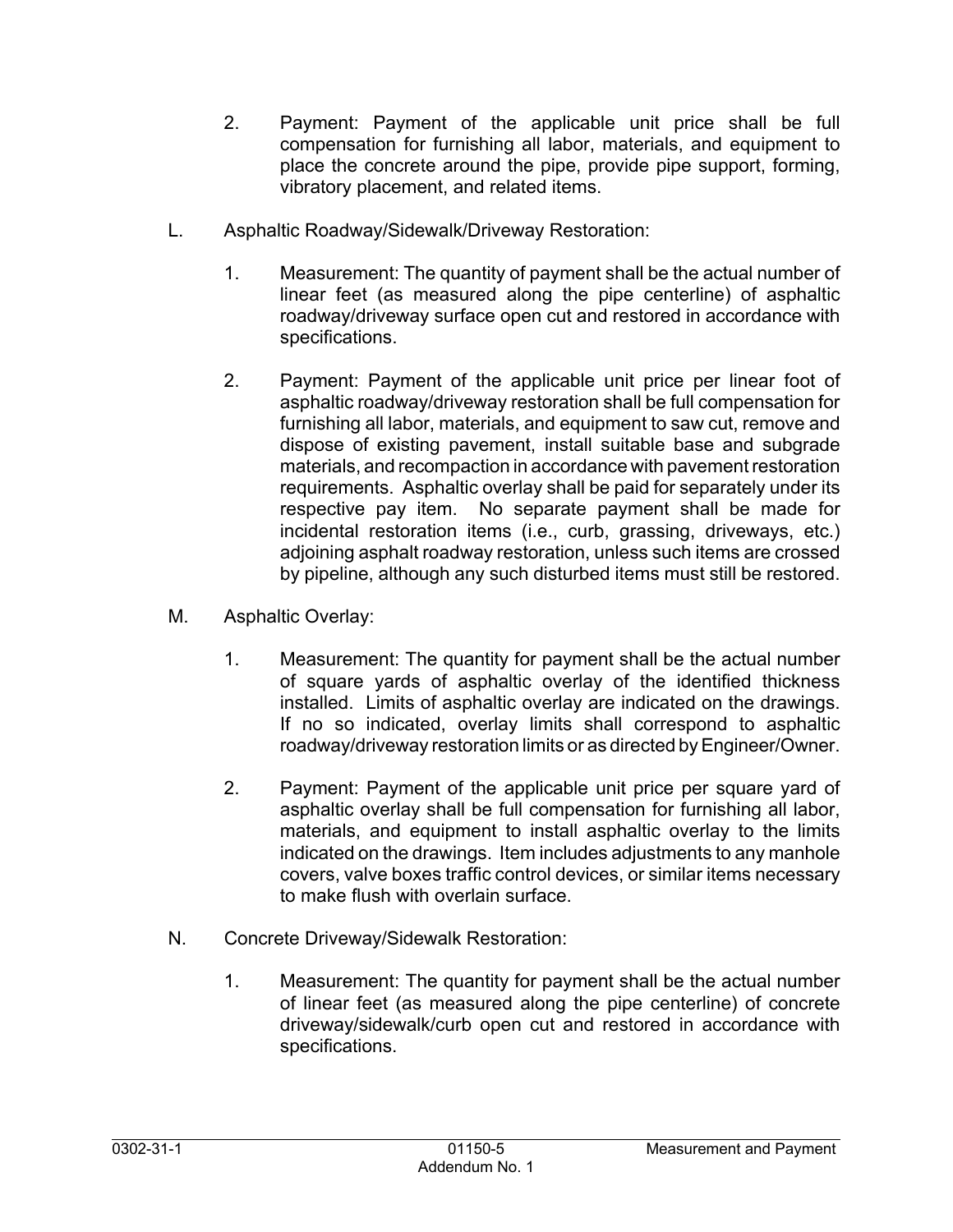- 2. Payment: Payment of the applicable unit price per linear foot of concrete driveway/sidewalk/curb restoration shall be full compensation for furnishing all labor, materials, and equipment to open cut existing driveway/sidewalk/curb, remove and dispose of existing concrete, recompact open cut area, and install new concrete driveway/sidewalk/curb. Width of concrete driveway replacement shall be 10 foot minimum or to nearest concrete joint existing prior to construction, whichever is greater. No separate payment shall be made for incidental grass restoration adjoining concrete driveways/sidewalks/curbs. Replacement of existing curb is not required if curb is not damaged as a result of Contractor's operations*.*
- O. Stabilized/Gravel Roadway/Driveway Restoration:
	- 1. Measurement: The quantity for payment shall be the actual number of linear feet (as measured along the pipe centerline) of stabilized/gravel roadway surface open cut and restored in accordance with specifications.
	- 2. Payment: Payment of the applicable unit price per linear foot of stabilized/gravel roadway restoration shall be full compensation for furnishing all labor, materials, and equipment to install suitable base and subgrade materials and recompact in accordance with details and specifications. No separate payment shall be made for incidental grass restoration adjoining stabilized gravel roadways.
- P. Grassing:
	- 1. Measurement: The quantity for payment shall be the actual number of linear feet of grass of the specified type satisfactorily replaced as measured along the centerline of the pipe. The entire width of disturbed area shall be grassed.
	- 2. Payment: Payment of the applicable unit price shall be full compensation for furnishing all labor, materials, and equipment necessary to replace grass as shown, directed, or specified including all necessary grading, soil preparation, fertilizer, and irrigation. Where pipe is to be installed in areas whose restoration has a separate pay item (i.e., asphalt roadway restoration, concrete driveway restoration, etc.), no separate payment for grassing in these areas will be made even though any disturbed grassed areas must be restored.
- Q. Flushing, Pressure Testing, and Disinfection:
	- 1. Measurement: The quantity for payment shall be on a lump sum basis and shall include all items related to flushing, pressure testing, and disinfection of all newly installed water mains and services.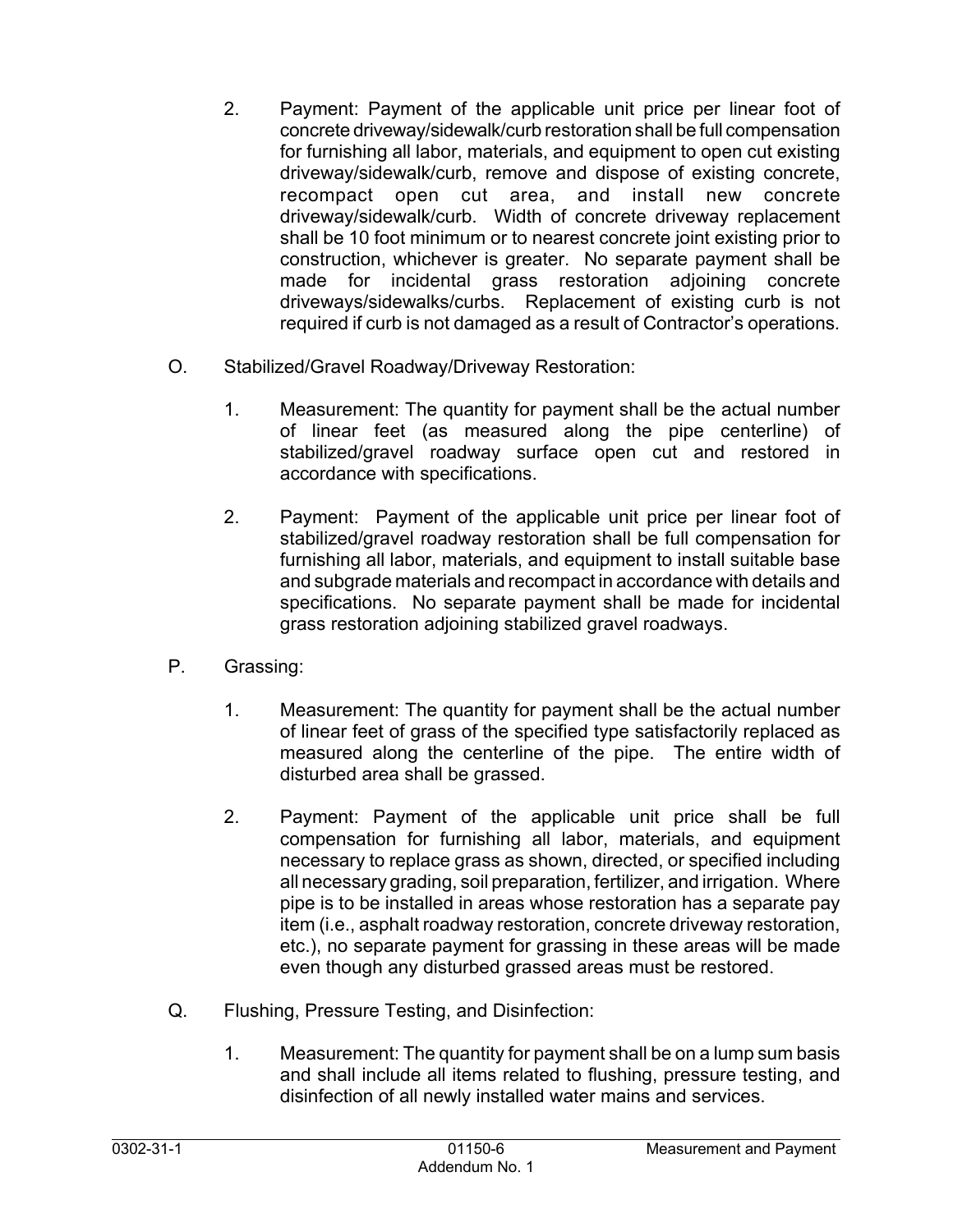- 2. Payment: Payment of the lump sum price shall be full compensation for furnishing all labor, materials, and equipment necessary to flush, pressure test and disinfect water main including temporary flushing connections, flushing water, chlorination, flushing water dechlorination and disposal, sediment control/removal, associated restoration, etc.
- R. Depot Park Pavilion and Storage Building:
	- 1. Measurement: The quantity for payment shall be on a lump sum basis.
	- 2. Payment: Payment of the lump sum price shall be full compensation for all labor, materials, equipment, and incidentals necessary to construct the Pavilion and Storage Building described in the Project Manual and within the building envelope.
- S. Depot Park Sitework:
	- 1. Measurement: The quantity for payment shall be on a lump sum basis.
	- 2. Payment: Payment of the lump sum price shall be full compensation for the site improvements associated with the Pavilion and Storage Building described in the Project Manual.
- T. Demobilization and Closeout:
	- 1. Measurement: The quantity for payment shall be on a lump sum basis.
	- 2. Payment: Payment of the applicable lump sum price shall be full compensation for demobilizing all materials and equipment from the work site(s), preparation of record drawing documents, and submittal of all required closeout documents.
- U. Depot Park Conventional Framing (Additive Alternate No. 1):
	- 1. Measurement: The quantity for payment shall be on a lump sum basis.
	- 2. Payment: Payment of the lump sum price shall be full compensation for all labor, materials, equipment, and incidentals to modify the proposed base bid from pre-engineered roof trusses to a conventionally-framed roof system as described in the Project Manual.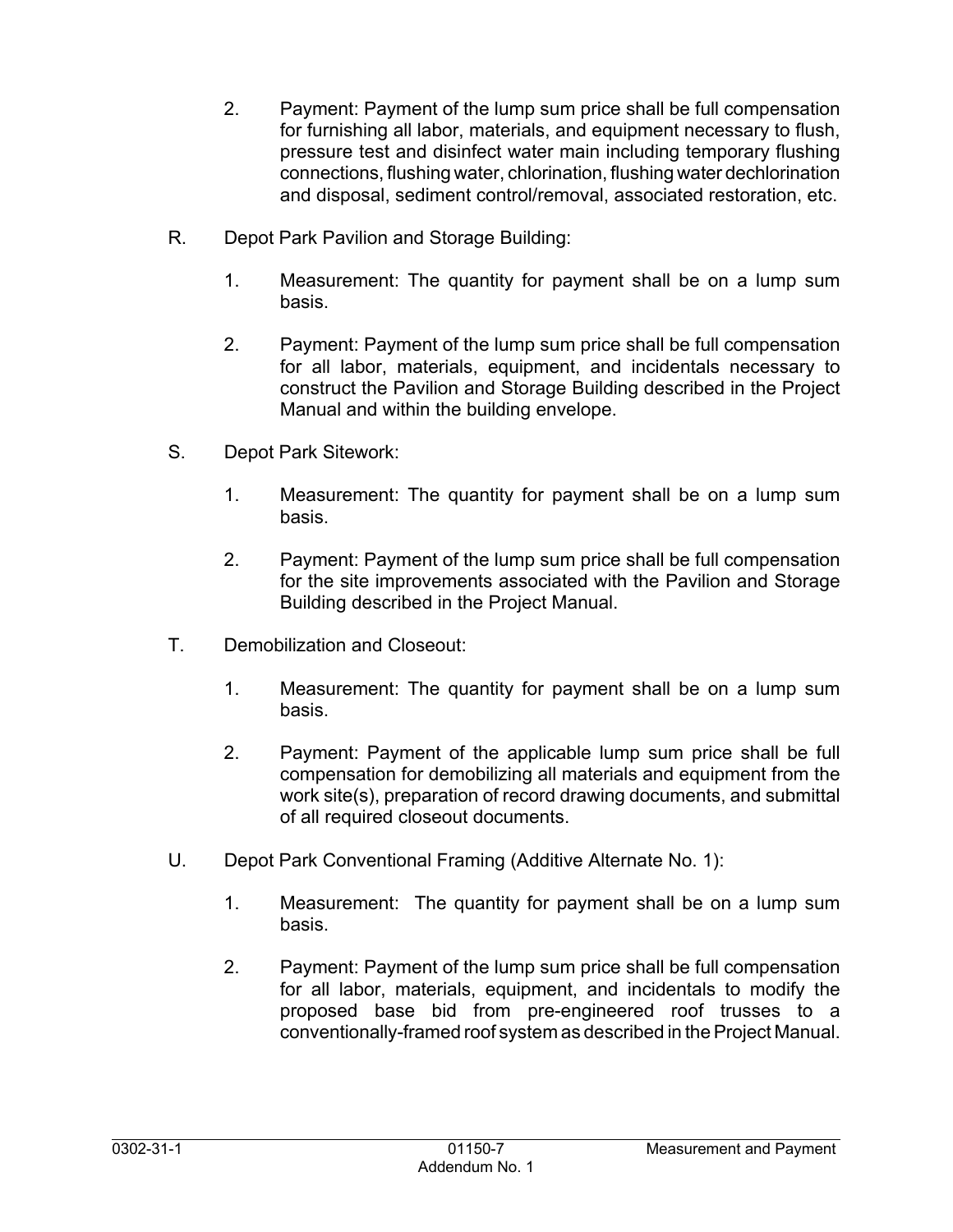- V. Depot Park Additional Electrical and Lighting (Additive Alternate No. 2):
	- 1. Measurement: The quantity for payment shall be on a lump sum basis.
	- 2. Payment: Payment of the lump sum price shall be full compensation for all labor, materials, equipment, and incidentals to furnish and install the additional electrical and lighting elements described in the Project Manual.
- W. Depot Park Building Insulation (Additive Alternate No. 3):
	- 1. Measurement: The quantity for payment shall be on a lump sum basis.
	- 2. Payment: Payment of the lump sum price shall be full compensation for all labor, materials, equipment, and incidentals to furnish and install roof and wall insulation as described in the Project Manual.

# **END OF SECTION**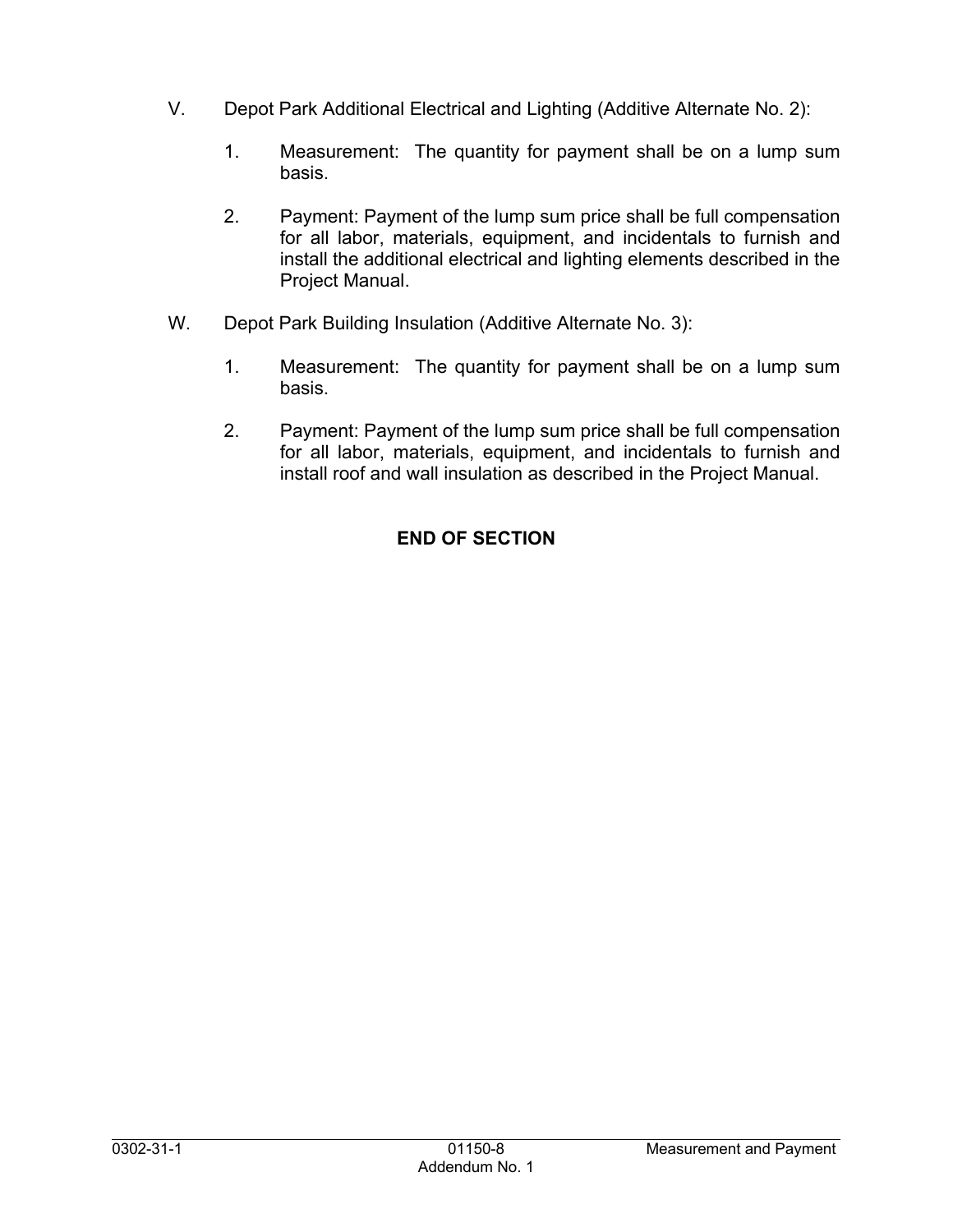#### **SECTION 02441**

### **DIRECTIONAL DRILL**

#### **PART 1 - GENERAL**

**1.01 DESCRIPTION:** Work under this section of the specifications consists of furnishing all materials, labor and equipment and performing all operations in connection with the installation of the underground utilities using the Horizontal Directional Drilling (HDD) installation method, also commonly referred to as a Directional Bore or Directional Drill. This work shall include all services, equipment, materials, and labor for the complete and proper installation, testing, and restoration of underground utilities.

#### **1.02 QUALITY ASSURANCE:**

- A. The requirements set forth in this Specification specify a wide range of procedural precautions necessary to ensure that the very basic, essential aspects of a proper Directional Bore installation are adequately controlled. Strict adherence shall be required under specifically covered conditions outlined in this Specification.
- B. Adherence to the specifications contained herein, or the Engineer's approval of any aspect of any Directional Bore operation covered by this Specification, shall in no way relieve the Contractor of their ultimate responsibility for the satisfactory completion of the work authorized under the Contract.
- C. The Directional Drilling subcontractor shall have been in business for a minimum of three (3) years and shall have successfully completed a minimum of ten (10) other drills which utilized pipe both at least 12" in diameter and 500' long. The Contractor's experience shall be in the type of pipe being proposed, i.e., HDPE or PVC pipe.
- D. In order to unify responsibility for proper operation and service of the directional drill, it is the intent of these Specifications that all system components, labor, and equipment shall be furnished by a single subcontractor (unitary source).

#### **1.03 SUBMITTALS:**

- A. Prior to beginning work, the Contractor must submit to the Engineer a report of the procedure and equipment to be used on the project. The report will ensure that no drilling mud pits shall be used and that drilling mud from the bore hole shall be continuously removed with a vac truck.
	- 1. A list of equipment expected to be used for the Directional Bore, including special equipment and materials required for various soil conditions.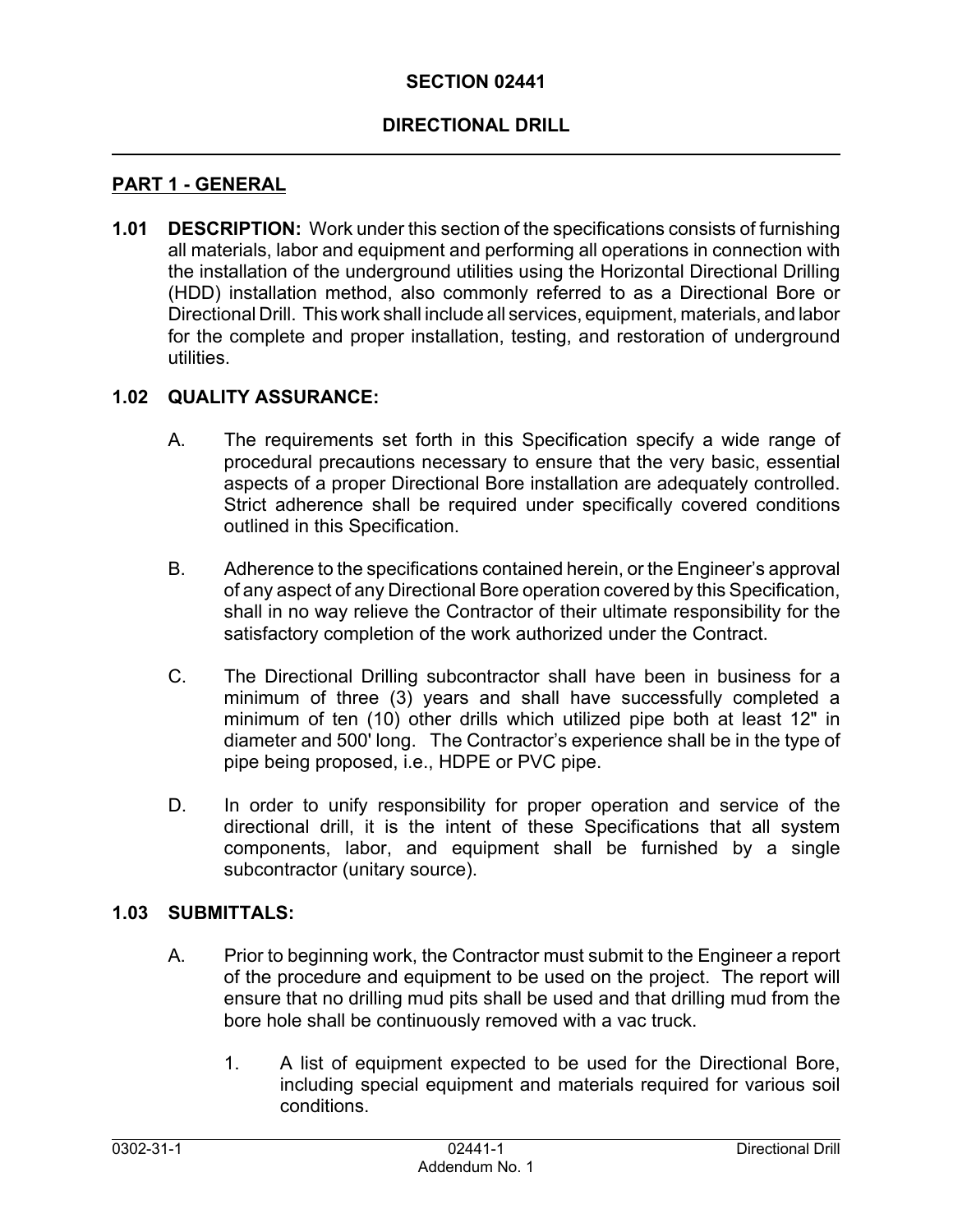- 2. Time schedule for completing each Directional Bore, including any delays due to particular soil conditions.
- 3. Qualifications of the subcontractor and certification of the pipe welders.
- 4. The Contractor shall provide written verification of existing utility locations, both horizontal and vertical, that are located within the drill path. Utilities shall be located in accordance with ASCE Standard Guideline for the Collection and Depiction of Existing Subsurface Utility Data (CI/ASCE 38-02), Quality Level A.
- 5. The Contractor shall provide a conceptual drill path routing based on information obtained through Task 4 and provide documentation of all drilling entry and exit point considerations. All work shall be completed within FDOT right-of-way, Town right-of-way, or acquired easements. If a profile is not shown within the Drawings, the minimum clearance beneath all roadways shall be 10 bore diameters.
- 6. Environmental Protection Plan: Contractor shall provide an erosion and control plan for all drilling operations and any drainage, wetland, waterway, or other area designated for such protection by contract documents, state, federal, and local regulations. Contractor shall place hay bales, or approved protection, to limit intrusion upon project area. Additional environmental protection necessary to contain any hydraulic or drilling fluid spills shall be put in place, including berms, liners, turbidity curtains, and other measures. Contractor shall adhere to all applicable environmental regulations including environmental condition stated in local, state, and federal permits. Fuel may not be stored in bulk containers (greater than 25 gallons) within 200' of any water-body or wetland.
- B. Shop Drawings: Submit shop drawings and product data for pipe material, drilling mud, polymers, and equipment furnished under this Section in accordance with the General Conditions.
- C. Pipe Installation Certificate: Upon completion of the directional drills, the subcontractor shall provide a written report, through the Contractor and endorsed in writing by the Contractor, certifying that the pipe has been properly installed, checked, pressure tested, and is ready for placement into routine permanent service. As part of the Contractor's submittal, a complete as-built drawing shall be submitted which shows the pipe location in 3 dimensions, x, y, and z axis, at intervals not to exceed 10'.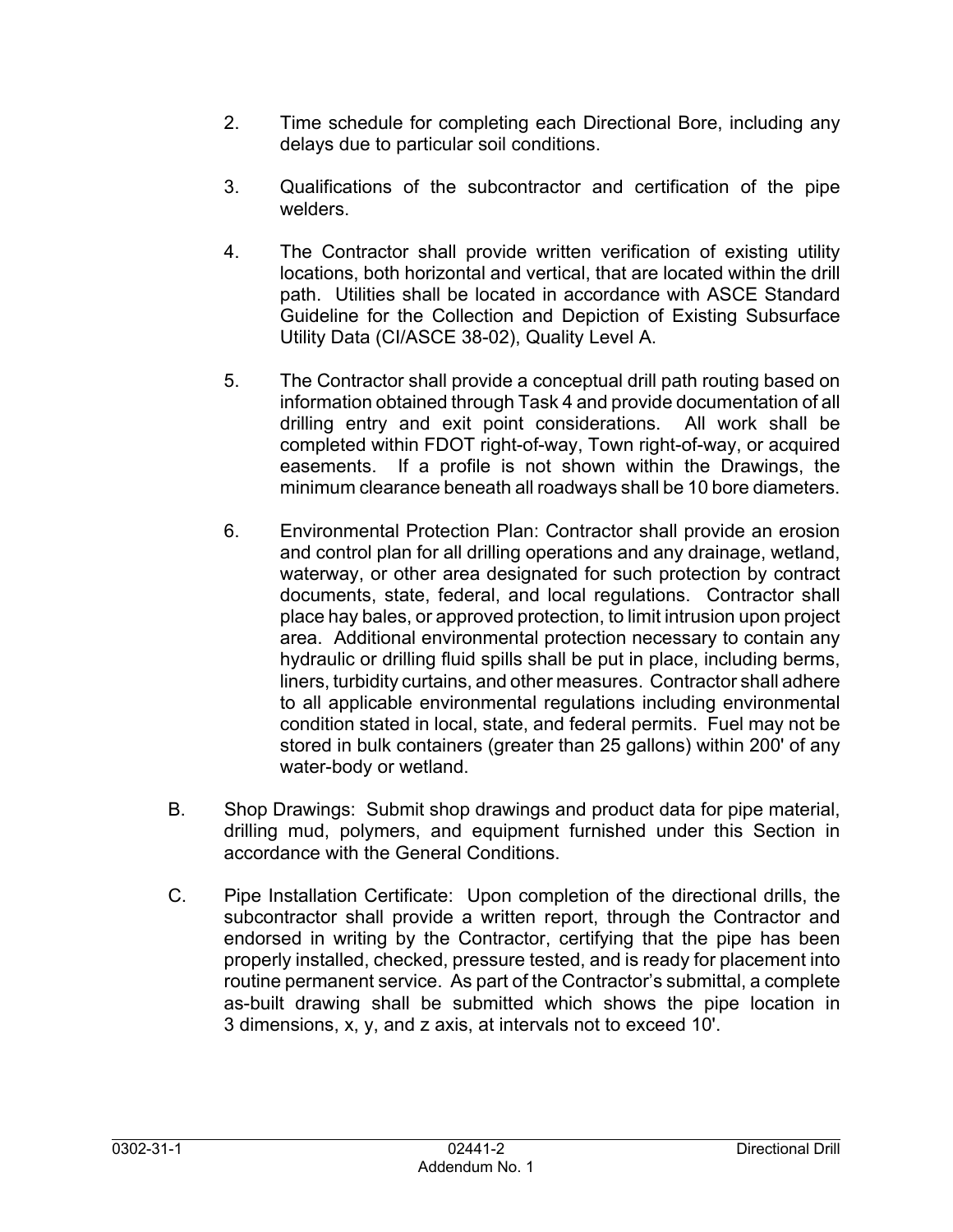### **1.04 JOB CONDITIONS:**

- A. Planned night time work is expressly prohibited and will not be allowed unless approved by the Department of Transportation, the Owner, and the Engineer.
- B. All crossing operations shall be accomplished during daylight hours and shall not begin after the hour pre-established as the latest starting time that will allow completion during daylight hours.
- C. When hazards of nighttime work are carefully considered and determined to be insignificant, night time work may be allowed only to complete a properly planned crossing, and only if, in the opinion of the Engineer, the delay was caused by reasonably unavoidable circumstances, and that such night time work is necessary to avoid placing an undue economic hardship on the **Contractor**
- D. In emergency situations, or where delay would increase the likelihood of a failure, nighttime work may be allowed to complete a delayed crossing that is already in progress.
- **1.05 PRODUCT DELIVERY:** The pipe and all equipment shall be factory prepared components delivered undamaged to the site. They shall be capable of being set in place and field connected with minimal field assembly. Material stored at the site shall be done in accordance with DOT criteria if it is stored within the DOT right-ofway.

# **PART 2 - PRODUCTS**

# **2.01 EQUIPMENT:**

- A. General: All equipment in the Directional Bore shall have the capacity, stability, and necessary safety features required to fully comply with the specifications and requirements of this section without showing evidence of undue stress or failure. It shall be the responsibility of the Contractor to assure that the equipment to be used in the Directional Bore is in sound operating condition. Backup equipment may be required in the event of an equipment breakdown and where the condition of the equipment to be used indicates that routine component replacement or repair will likely be necessary during the Directional Bore.
- B. Directional Drilling System: The directional drilling equipment shall consist of truck-mounted field power unit and a frame-mounted drill unit. For smallsized rigs with capacities up to 40,000 pounds of push/pull and drill lengths of up to 500', the drill unit shall be dolly-mounted. For mid-size rigs with capacities of 40,000 to 100,000 pounds of push/pull and drill lengths of 500'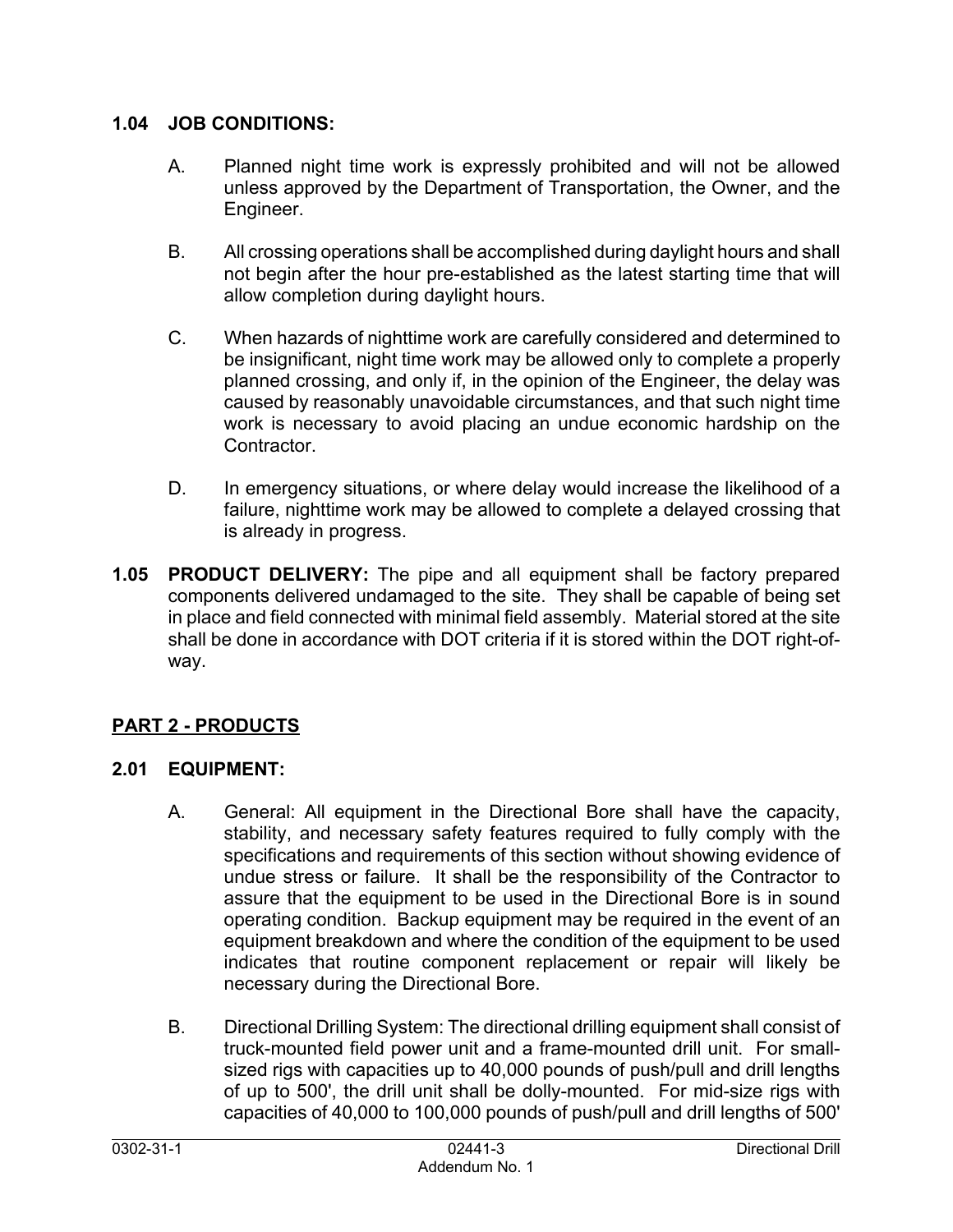to 2,000', the drill unit shall be trailer mounted as a package. A minimum crew of three people is required to operate the small-sized units and five people to operate the mid-size units. All tunneling system components shall be in sound operating condition with no broken welds, excessively worn parts, badly bent, or otherwise misaligned components. All ropes, cables, clamps, and other non-mechanical but essential items shall be in sound condition and replaced immediately when need is apparent.

- 1. Field Power Units: The field power unit shall be a self-contained system designed to provide a supply of high pressure bentonite cutting fluid to the drill unit. It shall contain, at minimum, a 1,000 gallon fluid storage tank for small-sized rigs and 3,000 gallons for mid-size rigs, as well as a complete bentonite mixing system. The cutting fluid is to be mixed on site without the need for an external water supply. It shall permit changes to be made to the bentonite concentration during tunneling in response to changing soil conditions. The field power unit shall contain the power take-off driven high pressure bentonite pumping system.
- 2. Directional Drill System: A dolly-mounted version of the drill system shall include a thrust frame. Both the trailer-mounted and dollymounted drill system shall be designed to rotate and push 10-foot (3-meter) minimum hollow drill sections into the tunnel being created by the boring head. The drill sections may be made of a high strength steel which permits them to bend to a 30-foot (9-meter) radius without yielding. Drill end fittings shall permit rapid make-up of the drill sections while meeting the torque, pressure, and lineal load requirements of the system. The boring head itself shall be capable of housing a probe used by the Magnetic Guidance System (MGS) to determine tool depth and location from surface and to orient the head for steering. For stream, river, or other non-accessible crossings, a wireline steering tool system shall be utilized to eliminate the need for a walkover locating system.
- 3. Restrictions: Other devices or utility placement systems for providing horizontal thrust other than those previously defined in the preceding sections shall not be used unless approved by the Engineer prior to commencement of the work. Consideration for approval will be made on an individual basis for each specified location. The proposed device or system will be evaluated prior to approval or rejection on its potential ability to complete the utility placement satisfactorily without undue stoppage and to maintain line and grade within the tolerances prescribed by the particular condition of the project. Water sluicing methods, jetting with compressed air, or boring or tunneling devices with vibrating type heads that do not provide positive control of the line and grade shall not be allowed.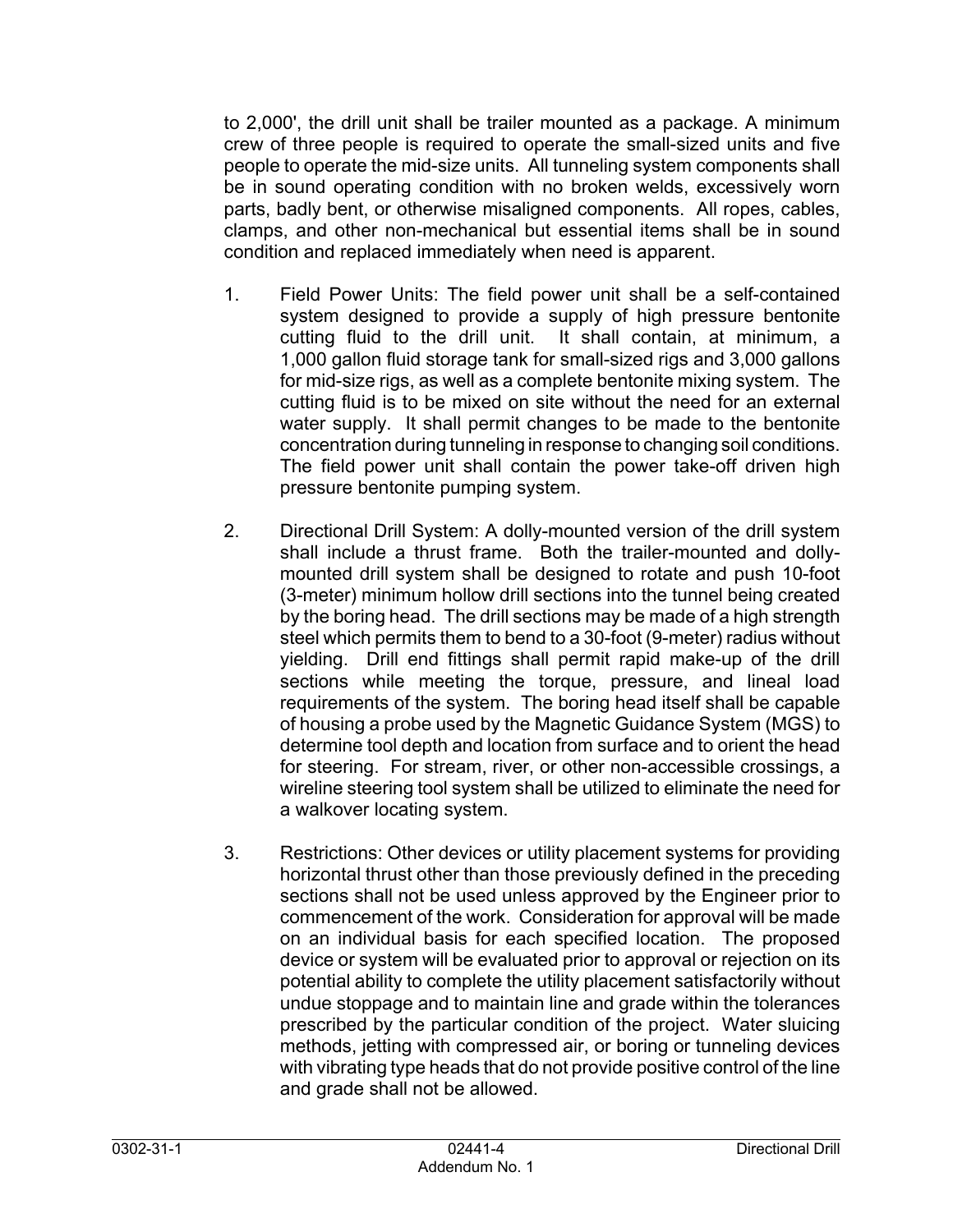- C. Spoils Equipment: The bentonite removal system shall be a self-contained vacuum truck which has sufficient vacuum and capacity to remove excess bentonite mixture from the project site as required or directed by the Engineer.
- D. Magnetic Guidance System: A Magnetic Guidance System (MGS) probe and interface shall be used to provide a continuous and accurate determination of the location of the drill head during the drilling operation. The tracker shall be capable of tracking at all depths up to one hundred feet and in any soil condition, including hard rock. It shall enable the driller to guide the drillhead by providing immediate information on the tool face, azimuth (horizontal direction), and inclination (vertical direction). The tracker shall be accurate to ±2% of the vertical depth of the borehole at sensing position at depths up to one hundred feet. Ferrous materials shall not influence or affect the MGS readings or accuracy.

Components: The Contractor shall supply all components and materials to install, operate, and maintain the MGS. This shall include, but not be limited to, the following:

- 1. MGS Probe and Interface
- 2. Computer, Printer, and Software
- 3. DC Power Source, Current Control Box, and Tracking Wire

The Magnetic Guidance System (MGS) shall be a Sharewell TruTracker MGS, or other approved wire guidance system, and shall be set-up and operated by personnel experienced with this system. "Walk-over" tracking systems shall not be used for stream, river, or other non-accessible crossings, except as directed by the Engineer.

- E. If equipment breakdown or other unforeseen stoppages occur and forward motion of the directional cutting head is halted at any time other than for reasons planned in advance (addition of drill stems, etc.), the boring path shall be immediately filled with a proper bentonite solution.
- F. The boring tool shall have steering capability and have an electronic tool detection system. The position of the tool during operation shall be capable of being determined accurately both horizontally and vertically within 2% of the vertical depths of the boreholes. The boring tool shall have a nominal steering radius of 9 meters.

# **2.02 PIPE:**

A. Fusible PVC: For directional drills, fusible PVC pipe may be utilized where allowed on the Drawings. Pipe shall be blue in color and made of compounds conforming to ASTM D1784 with a cell classification of 12454**.**  It shall be manufactured in accordance with all requirements of AWWA C900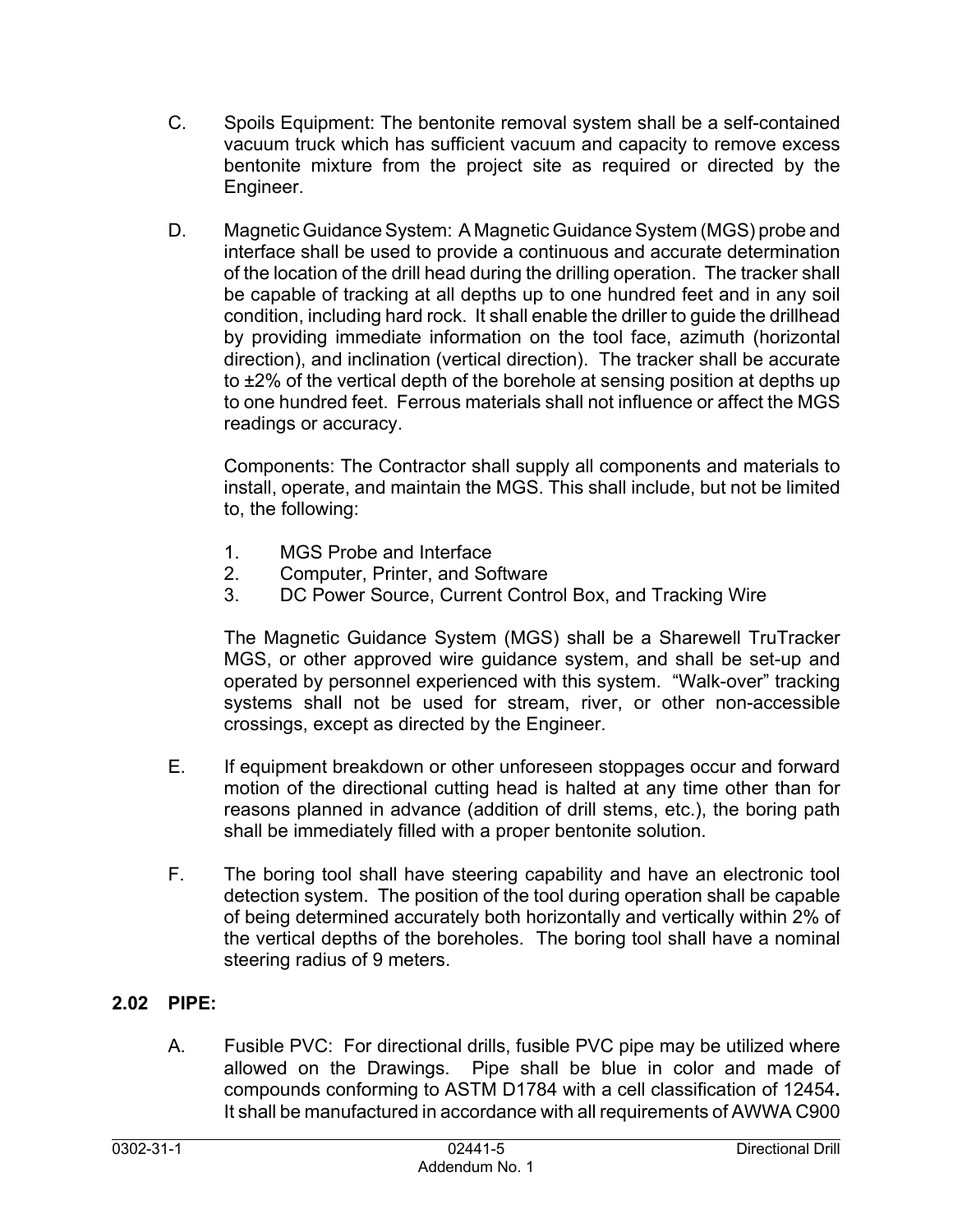DR-18 and supplied in 40 foot lengths. Fusible PVC pipe shall be extruded with plain ends. ends. The ends shall be square to the pipe and free of any bevel or chamfer. There shall be no bell or gasket of any kind incorporated into the pipe.

Fusible PVC pipe lengths shall be assembled in the field with butt-fused joints. Fusion technician shall be qualified by the pipe supplier to install fusible PVC pipe of the type and size specified. Qualification shall be current as of the actual date of fusion performance on the project. The fusion technician shall follow the pipe supplier's guidelines and recommendations for pipe fusion procedure. Only appropriately sized and outfitted fusion machines that have been approved by the fusible PVC pipe supplier shall be used for the fusion process. Fusible PVC pipe shall be installed in such a manner so as not to exceed the recommended bending radius nor maximum safe pulling force of the pipe as established by the pipe supplier.

| <b>PROPERTIES FOR FUSIBLE PVC DR-14 PIPE</b> |                     |                    |                     |                 |
|----------------------------------------------|---------------------|--------------------|---------------------|-----------------|
| <b>Nominal Pipe</b><br><b>Size</b>           | Nominal OD<br>(in.) | Minimum Wall (in.) | Average ID<br>(in.) | Weight<br>LB/FT |
| 4"                                           | 4.80                | 0.34               | 4.07                | 3.11            |
| 6"                                           | 6.90                | 0.49               | 5.85                | 6.42            |
| 8"                                           | 9.05                | 0.65               | 7.68                | 11.08           |
| 10"                                          | 11.10               | 0.79               | 9.42                | 16.65           |
| 12"                                          | 13.20               | 0.94               | 11.20               | 23.55           |

The pipe shall be of the size called for on the Drawings with the following properties:

B. Certa-Lok C900/RJ Restrained Joint PVC Pipe: Pipe joints shall utilize nonmetallic couplings with locking splines. High strength, flexible thermoplastic splines shall be inserted into mating, precision machined grooves in the pipe and coupling to provide full 360º restraint with evenly distributed loading. Couplings shall be designed for use at or above the pressure class of the pipe with which they are utilized and shall incorporate twin elastomeric sealing gaskets meeting the requirements of ASTM F477. Joints shall be designed to meet the zero leakage test requirements of ASTM D3139. Every pipe and coupling shall pass the AWWA C900 hydrostatic proof test requirements of 4 times the pressure class for 5 seconds. Pipe and couplings shall meet all approvals per Certa-Lok C900/RJ Restrained Joint PVC Pipe manufactured by CertainTeed Corporation, and all pipe and couplings shall be marked in accordance with the requirements established for Certa-Lok C900/RJ Restrained Joint PVC Pipe manufactured by CertainTeed Corporation.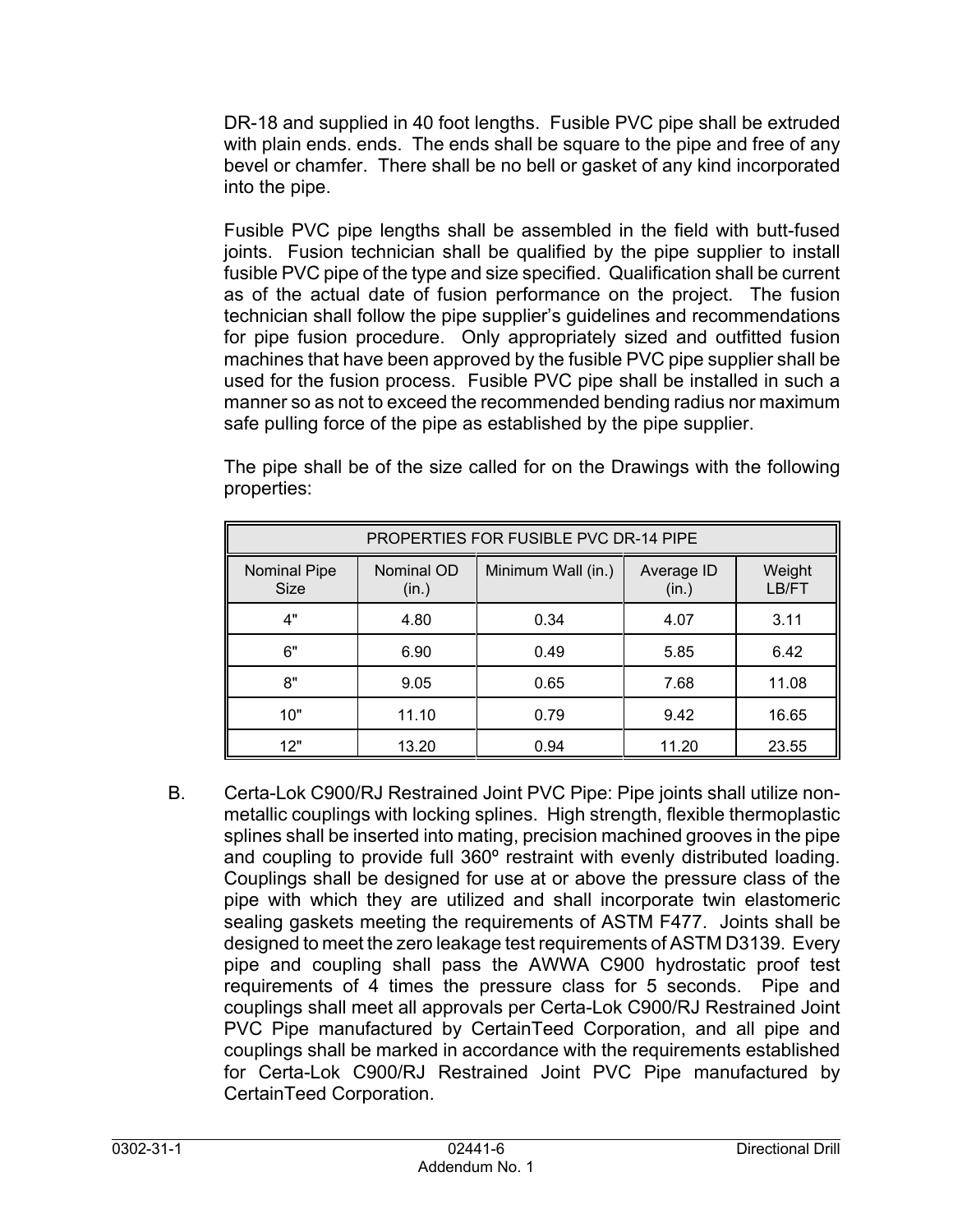#### **2.03 DRILLING FLUIDS:**

A. A mixture of premium Wyoming Bentonite clay and potable water is to be used as the cutting fluid for the Directional Bore. The Bentonite mixture used shall have the minimum viscosities as measured by a March Funnel:

| <b>Rock Clay</b>   | 60 seconds  |
|--------------------|-------------|
| <b>Hard Clay</b>   | 40 seconds  |
| Soft Clay          | 45 seconds  |
| <b>Sandy Clay</b>  | 90 seconds  |
| <b>Stable Sand</b> | 120 seconds |
| Loose Sand         | 150 seconds |
| <b>Wet Sand</b>    | 150 seconds |
|                    |             |

These viscosities may be varied to best fit the soil conditions encountered.

- B. No other chemicals or polymer surfactant shall be used in the drilling fluid without written consent of the Engineer and after a determination is made that the chemicals to be added are not harmful or corrosive to the facility and are environmentally safe.
- C. Drilling fluid pressures and flow rates shall be continually monitored and recorded by the Contractor. The pressure shall be monitored at the pump. These measurements shall be made during pilot bore drilling, reaming, and pullback operations.
- **2.04 TRACER WIRE:** All non-metallic water main pipe directionally drilled shall have a #8 gauge, 49 strand 302 stainless steel, HMW-HDPE type insulation trace wire (blue in color) attached for locating purposes. Half-hitch knots or other means shall be used to fasten the wire to the pipe at 10 to 20' spacings. Trace wire shall be run into valve boxes. Watertight splicing connectors shall be utilized for all splices. Contractor shall be responsible for continuity of trace wire between valve boxes.

# **PART 3 - EXECUTION**

### **3.01 PERSONNEL REQUIREMENTS:**

A. A competent and experienced supervisor representing the Contractor and Drilling Subcontractor shall be present at all times during the actual crossing operations. A responsible representative that is thoroughly familiar with the equipment and type work to be performed must be in direct charge and control of the operation at all times. In all cases, the supervisor must be continuously present at the job site during the actual Directional Bore operation.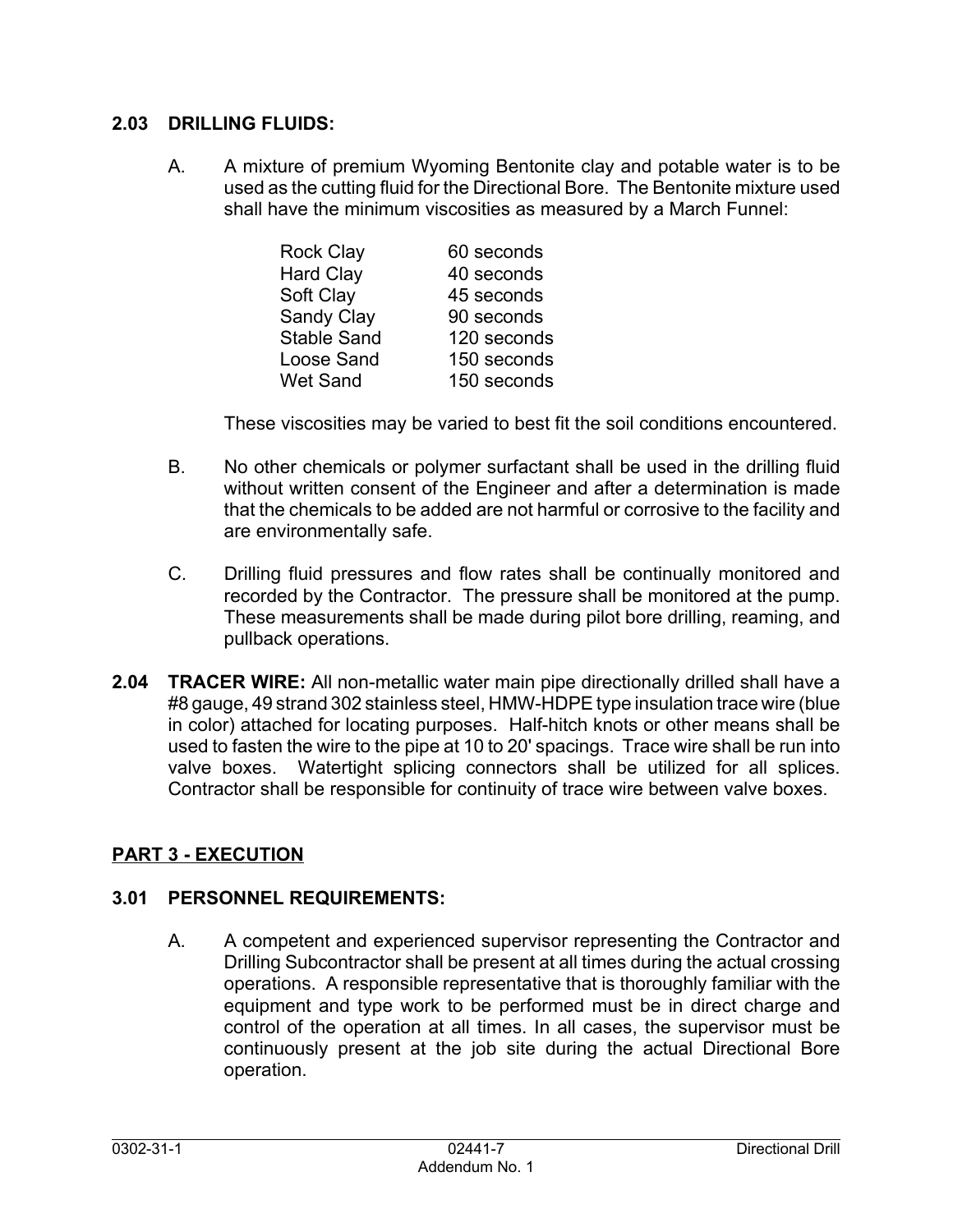- B. The Contractor and Subcontractor shall have a sufficient number of competent workers on the job at all times to ensure the Directional Bore is made in a timely and satisfactory manner. Adequate personnel for carrying out all phases of the actual Directional Bore operation must be on the job site at the beginning of work.
- C. All HDPE pipe welding shall be completed by a certified welder which is certified by the manufacturer of the pipe.
- D. The Engineer and FDOT must be notified a minimum of 48 hours in advance of starting work. The Directional Bore shall not begin until the Engineer or his representative is present at the job site and agrees that proper preparations for the operation have been made. The Engineer's approval for beginning the installation shall in no way relieve the Contractor of the ultimate responsibility of the satisfactory completion of the work as authorized under the Contract.
- E. If the Contractor fails to begin the Directional Bore at the agreed time, the Engineer will establish the next mutually convenient time to begin. To avoid undue hardship of either party, reasonable and mutual cooperation should be exercised where starting times are concerned.

# **3.02 INSTALLATION:**

- A. The Contractor shall be responsible for providing a Maintenance of Traffic (MOT) Plan to the agency having authority over the road right-of-way for approval. The MOT Plan shall show the location of all barricades, signs, and alternate routes for local traffic and pedestrian safety. Erection of the appropriate safety and warning devices in accordance with the Florida Department of Transportation (FDOT) Manual on Traffic Control and Safe Practices shall be completed prior to beginning work.
- B. All excavation for entry and recovery pits and any other excavation necessitated by the Directional Bore shall be as specified in FDOT's Standard Specifications for Road and Bridge Construction. The cost of restoring pavement, curb, sidewalk, driveways, lawns, storm drains, etc., and other landscaped facilities shall be borne by the Contractor as part of the lump sum unit price for the directional drill.
- C. The following is a sequence of steps which must be adhered to for the Directional Bore operation:
	- 1. Drill Path: Prior to drilling, Contractor shall utilize all verified locate information to determine drill pathway. Marked-up drawings (see Site Preparation paragraph) shall be on site at all times and referred to during the drill operation.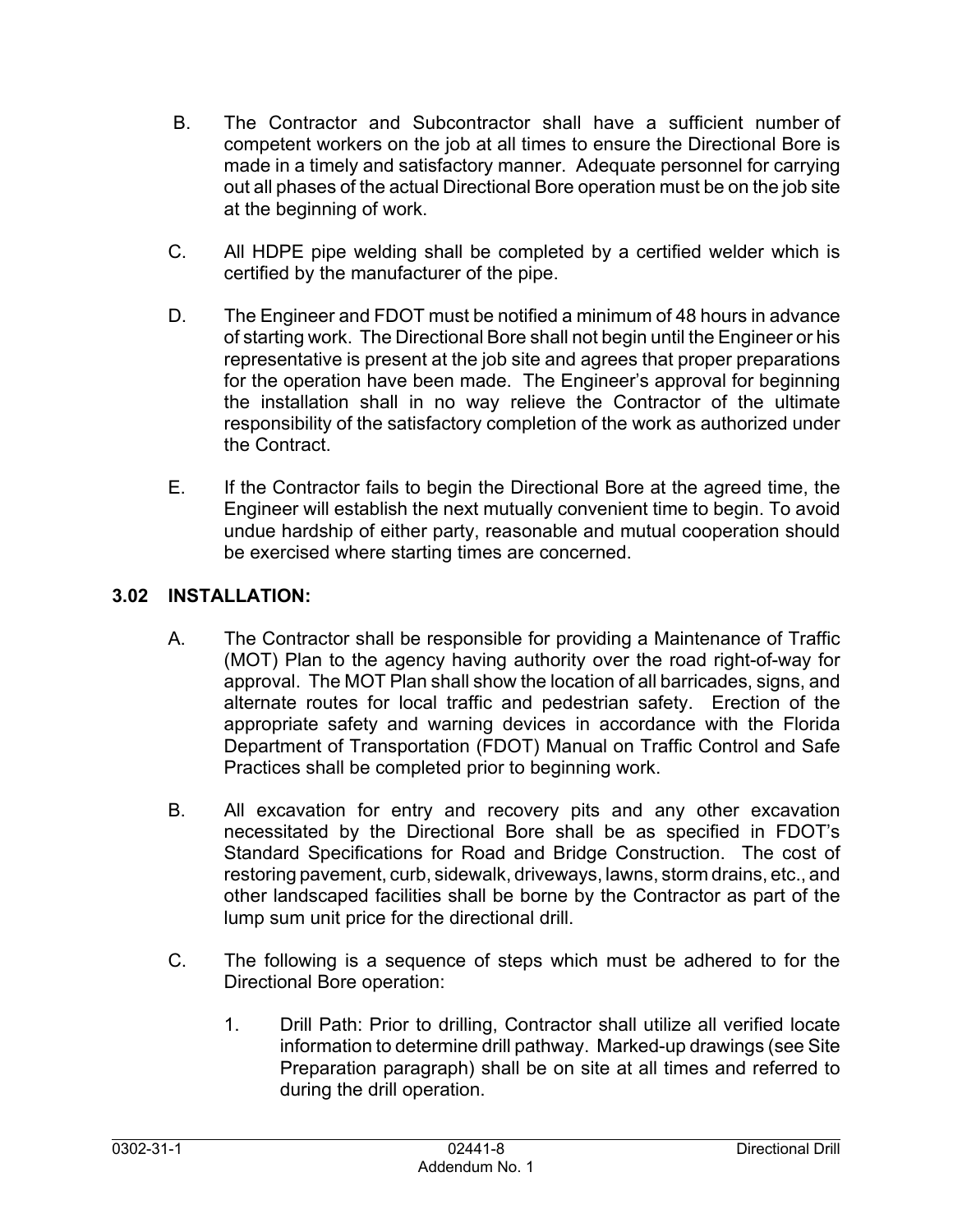- 2. Guidance System: Contractor shall provide and maintain instrumentation necessary to accurately locate the pilot hole (both horizontal and vertical displacements), measure pilot string torsional and axial and measure drilling fluid discharge rate and pressure. The Engineer shall have access to instrumentation and readings at all times during operation.
- 3. Pilot Hole: The pilot hole shall be drilled along the path shown on the drill path drawings or as modified by the Contractor and approved by the Engineer in the field. Unless approved otherwise by the Engineer, the pilot hole tolerances shall be as follows:
	- a. Elevation: As shown on the plans.
	- b. Alignment: ±1 foot.
	- c. Curve Radius: The pilot hole radius shall be no less than 80% of the maximum bending radius as recommended by the pipe manufacturer of the pipe being installed. In no case shall the bending radius be less than 30 pipe diameters, unless approved otherwise by the Engineer.
	- d. Entry Point Location: The exact pilot hole entry point shall be within  $\pm 1$  foot of the location shown on the Drawings or as directed by the Engineer.
	- e. Exit Point Location: The exit point location shall be within ±1 foot of the location shown on the Drawings or as directed by the Engineer in the field.
	- f. Limitations on Depth: The planned depths shall be maintained as shown on the Drawings unless the Engineer demonstrates that Contractor's shallower or deeper installation is acceptable.
- 4. Pull Back: After successfully reaming bore hole to the required diameter, Contractor will pull the pipe through the bore hole. In front of the pipe will be a swivel and reamer to compact bore hole walls. Once pull-back operations have commenced, operations must continue without interruption until pipe is completely pulled into bore hole. During pull-back operations, Contractor will not apply more than the maximum safe pipe pull pressure at any time. Maximum allowable tensile force imposed on the pull section shall be equal to 80% of the pipe manufacturer's safety pull (or tensile) strength.
	- a. Torsional stress shall be minimized by using a swivel to connect a pull section to the reaming assembly.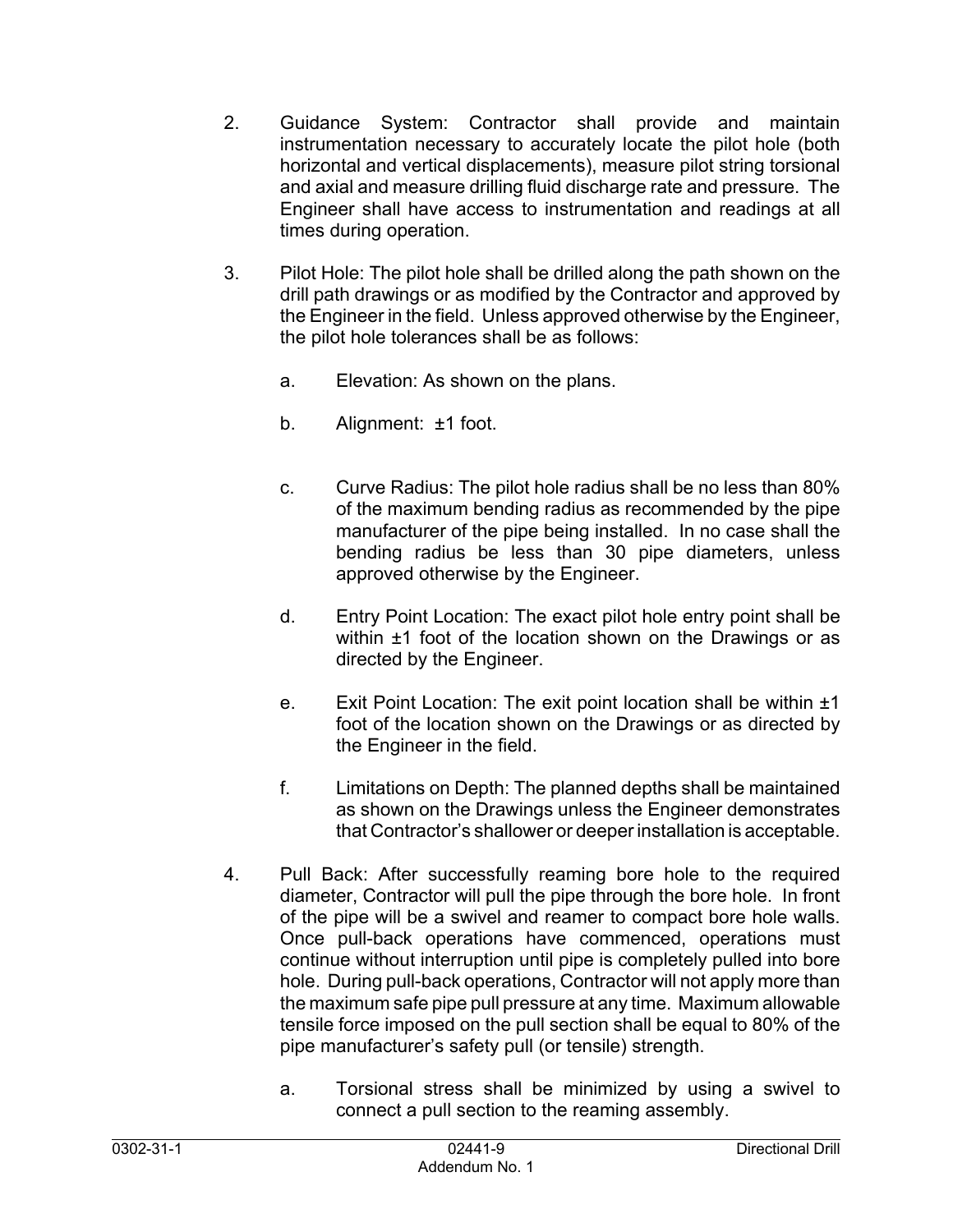- b. The pullback section of the pipeline shall be supported during pullback operations so that it moves freely and the pipe is not damaged.
- c. External pressure shall be minimized during installation of the pullback section in the reamed hole. Damaged pipe resulting from external pressure shall be replaced at no cost to the Owner.
- d. Buoyancy modification shall be at the discretion of the Contractor and shall be approved by the Engineer. The Contractor shall be responsible for any damage to the pull section resulting from such modifications.
- e. In the event that pipe becomes stuck, Contractor will cease pulling operations to allow any potential hydro-lock to subside and will commence pulling operations. If pipe remains stuck, Contractor will notify the Engineer. Owner, Engineer, and Contractor will discuss options and then work will proceed accordingly.
- f. For HDPE DR-17 pipe with a pulling length greater than 500 LF, the Contractor shall utilize a break-away link. Contractor shall provide a break-away link between the swivel and the pipe or a combination swivel and break link. Breakaway link shall be rated at 80% of pipe manufacturer's safe pull (tensile) strength. Break pins shall be color coded for easy identification. Contractor shall provide rated break-away link for each material and pipe size(s) for the project.
- 5. Pipe Assembly:
	- a. Pipe shall be welded/fused together in one length, if space permits. Pipe may be placed on pipe rollers before pulling into bore hole to minimize damage to the pipe. It is critical that all original oxidized pipe surface be removed in order for fusion to take place. The scraping process requires that approximately 0.10" of the outer "skin" be removed in order to penetrate the oxidation and contamination barrier. Oxidized pipe surface simply will not bond.
	- b. Acceptability of Damaged Pipe: Cuts or gouges that reduce the wall thickness by more than 10% is not acceptable and must be cut out and discarded.
	- c. Butt Fusion Testing: When requested by the Engineer, butt fusion testing will be performed. The test fusion shall be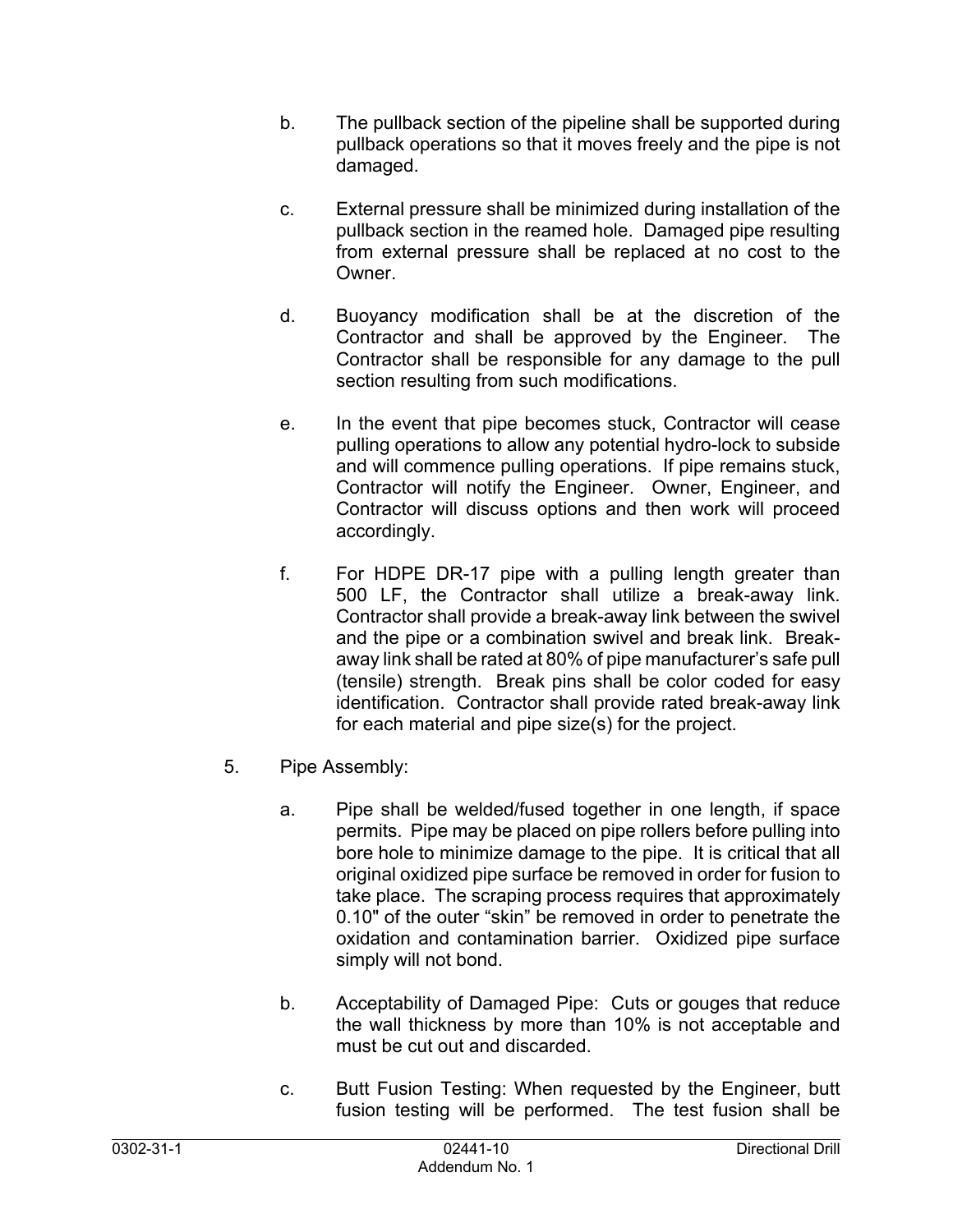allowed to cool completely, and then fusion test straps shall be cut out. The test strap shall be 12" (min) or 30 times the wall thickness in length with the fusion in the center and 1" (min) or 1.5 times the wall thickness in width. Bend the test strap until the ends of the strap touch. If the fusion fails at the joint, a new test fusion shall be made, cooled completely, and tested.

d. General Requirements for Open-cut Construction: Mains shall be constructed of the materials specified and as shown on the Drawings. Pipe and fittings shall be carefully handled to avoid damage and, if feasible, while they are suspended over the trench before lowering, and they shall be inspected for defects and to detect cracks. Defective, damaged, or unsound pipe or fittings shall be rejected. Each section of the pipe shall rest upon the pipe bed for the full length of its barrel. Any pipe which has its grade or joint disturbed after laying shall be taken up and re-laid. Only suitable soils (no heavy clay) shall be utilized in the backfill operation up to 12 inches above the pipe. All precautions shall be taken to prevent sand or other foreign material from entering the pipe during installation. If necessary, a heavy, tightly woven canvas bag of suitable size shall be placed over each end of the pipe before lowering into the trench and left there until the connection is made to the adjacent pipe. Any time the pipe installation is not in progress, the open ends of the pipe shall be closed by a watertight plug or other method approved by the Engineer. Plugs shall remain in pipe ends until all water is removed from the trench. Any sand or foreign material that enters the pipe shall be removed from the pipe immediately. No pipe shall be installed when trench conditions (standing water, excess mud, etc.) or the weather (rain, etc.) is unsuitable for such work, except by permission of the Engineer. Any section of pipe already laid which is found to be defective or damaged shall be replaced with new pipe. The Contractor shall coordinate utility locates with Sunshine State One-Call of Florida, Inc. (#800-CAREFUL), at a minimum. The cover over all piping less than 24 inch size shall be a minimum of 30 inches in unpaved areas and 36 inches in paved areas with a maximum of 60 inches, unless approved otherwise by the Engineer. Cover for pipe under pavement shall be measured from the finished grade. Any reduction in pipe cover will require approval from the Engineer. Greater depths will be permitted where required to miss obstructions only. Lines shall be located as shown on the Drawings. The Contractor shall investigate well in advance of pipe laying any conflicts which may require readjustments in planned locations and advise the Engineer of the results of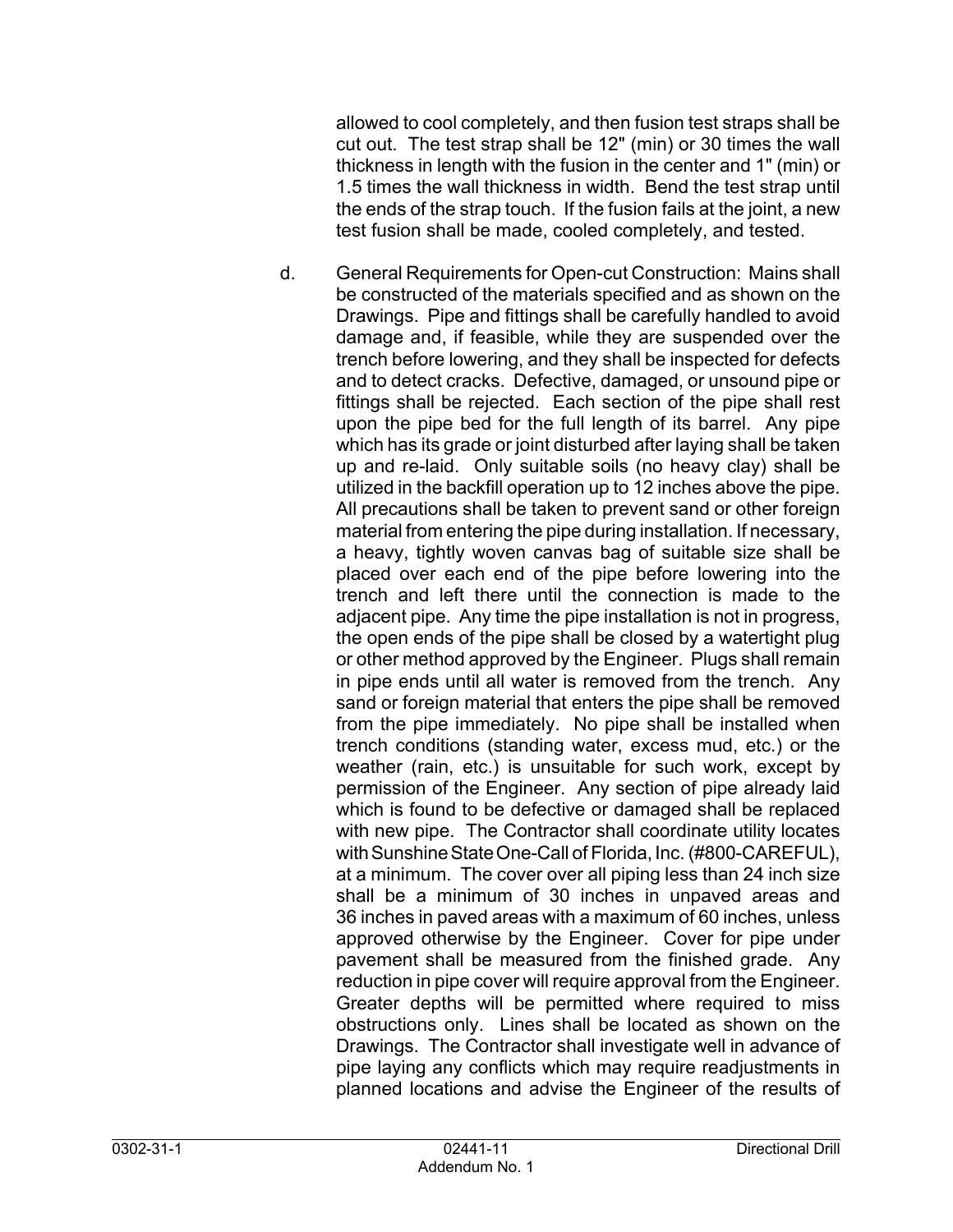these investigations so that the Engineer may give instructions as to the modifications required.

### **3.03 TESTING AND DISINFECTION:**

- A. Flushing of Completed Pipelines: Each section of completed pipeline shall be as thoroughly flushed as is possible. A minimum flow shall be used for flushing that will ensure a velocity in the pipe of 2.5 ft. per second. Water required for testing and flushing shall be furnished by the Owner at existing pipes and outlets. Contractor shall be responsible for providing suitable temporary backflow preventer devices for use during flushing operations.
- B. Leakage Test: Leakage and pressure tests shall be conducted in the presence of the Engineer. The Contractor shall provide all necessary apparatus including a pump, flow measuring device, piping connections and fittings and the necessary labor to conduct the tests. The pressure test shall be performed in two phases. In the first phase, an initial test pressure of 150 psi or the rated pipe pressure, whichever is less, shall be applied and allowed to stand for a minimum of 2.0 hours and a maximum of 3.0 hours without make-up pressure. The initial pressure test phase allows the pipe to stabilize in regards to diametric expansion and longitudinal stretching. In the second phase of the pressure test, the test pressure shall be returned to 150 psi or the rated pipe pressure, whichever is less, and held for 2.0 hours. The allowable amounts of make-up water are given in the following:

| ALLOWANCE FOR EXPANSION UNDER TEST PRESSURE*<br>(Reference ASME B31.8, Appendix N) |                                                       |              |  |
|------------------------------------------------------------------------------------|-------------------------------------------------------|--------------|--|
| <b>Nominal Pipe</b>                                                                | Allowance for Expansion (U.S. Gals./100 Feet of Pipe) |              |  |
| Size (in.)                                                                         | 2-Hour test                                           | 3- Hour test |  |
| 3                                                                                  | 0.15                                                  | 0.25         |  |
| 4                                                                                  | 0.25                                                  | 0.40         |  |
| 6                                                                                  | 0.60                                                  | 0.90         |  |
| 8                                                                                  | 1.0                                                   | 1.5          |  |
| 10                                                                                 | 1.3                                                   | 2.1          |  |
| 11                                                                                 | 2.0                                                   | 3.0          |  |
| 12                                                                                 | 2.3                                                   | 3.4          |  |
| 14                                                                                 | 2.8                                                   | 4.2          |  |
| 16                                                                                 | 3.3                                                   | 5.0          |  |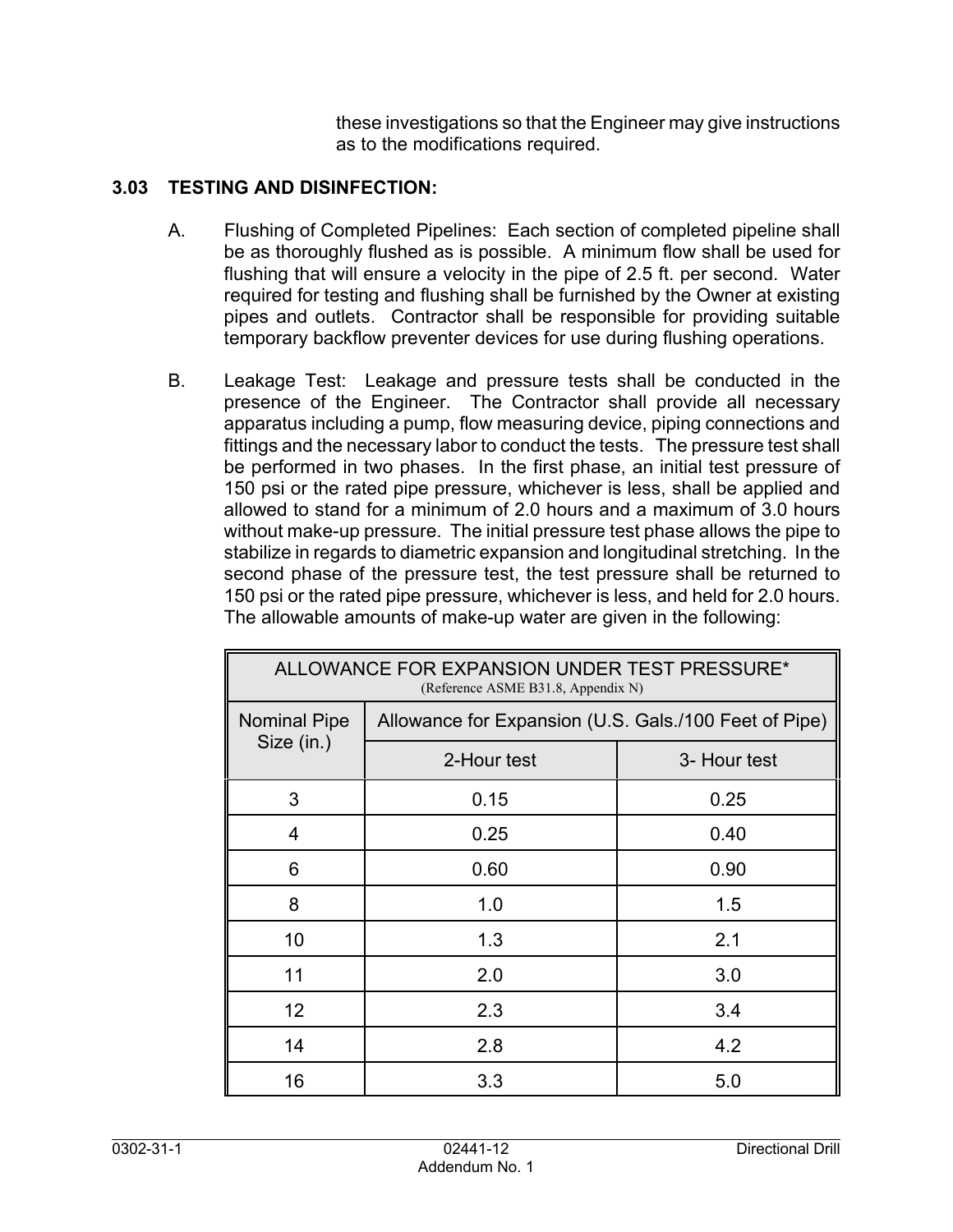| ALLOWANCE FOR EXPANSION UNDER TEST PRESSURE*<br>(Reference ASME B31.8, Appendix N) |                                                       |              |  |
|------------------------------------------------------------------------------------|-------------------------------------------------------|--------------|--|
| <b>Nominal Pipe</b>                                                                | Allowance for Expansion (U.S. Gals./100 Feet of Pipe) |              |  |
| Size (in.)                                                                         | 2-Hour test                                           | 3- Hour test |  |
| 18                                                                                 | 4.3                                                   | 6.5          |  |
| 20                                                                                 | 5.5                                                   | 8.0          |  |
| 22                                                                                 | 7.0                                                   | 10.5         |  |
| 24                                                                                 | 8.9                                                   | 13.3         |  |
| 28                                                                                 | 11.1                                                  | 16.8         |  |
| 32                                                                                 | 14.3                                                  | 21.5         |  |
| 36                                                                                 | 18.0                                                  | 27.0         |  |
| 40                                                                                 | 22.0                                                  | 33.0         |  |
| 48                                                                                 | 27.0                                                  | 43.0         |  |
| 54                                                                                 | 35.0                                                  | 55.0         |  |

\* These allowances only apply to the test period and not to the initial expansion phase.

For fusible PVC pipe, no pipe installation will be accepted if the leakage exceeds the quantities specified in AWWA C605, which is represented by the following equation.

$$
Q = \frac{LD\sqrt{P}}{148,000}
$$

Where:

- $Q =$  Quantity of makeup water (allowed) in gallons per hour
- $L =$  Length of pipe section being tested, in feet
- $D =$  Nominal diameter of the pipe, in inches
- $P =$  Average test pressure during the hydrostatic test, in pounds per square inch (gauge)
- C. Disinfection of Complete Potable Water Main Pipeline: Following completion, the Contractor shall disinfect all potable water distribution mains and service lines in accordance with AWWA C651. Water shall be fed slowly into the system applying sufficient chlorine to produce a dosage in excess of 50 ppm at the farthest point in the system from the point of application. The chlorine solution then shall be retained in the line for a period of 24 hours. At the end of this time if a minimum chlorine residual of 5 ppm is not obtained, the procedure shall be repeated. During the disinfection process all valves shall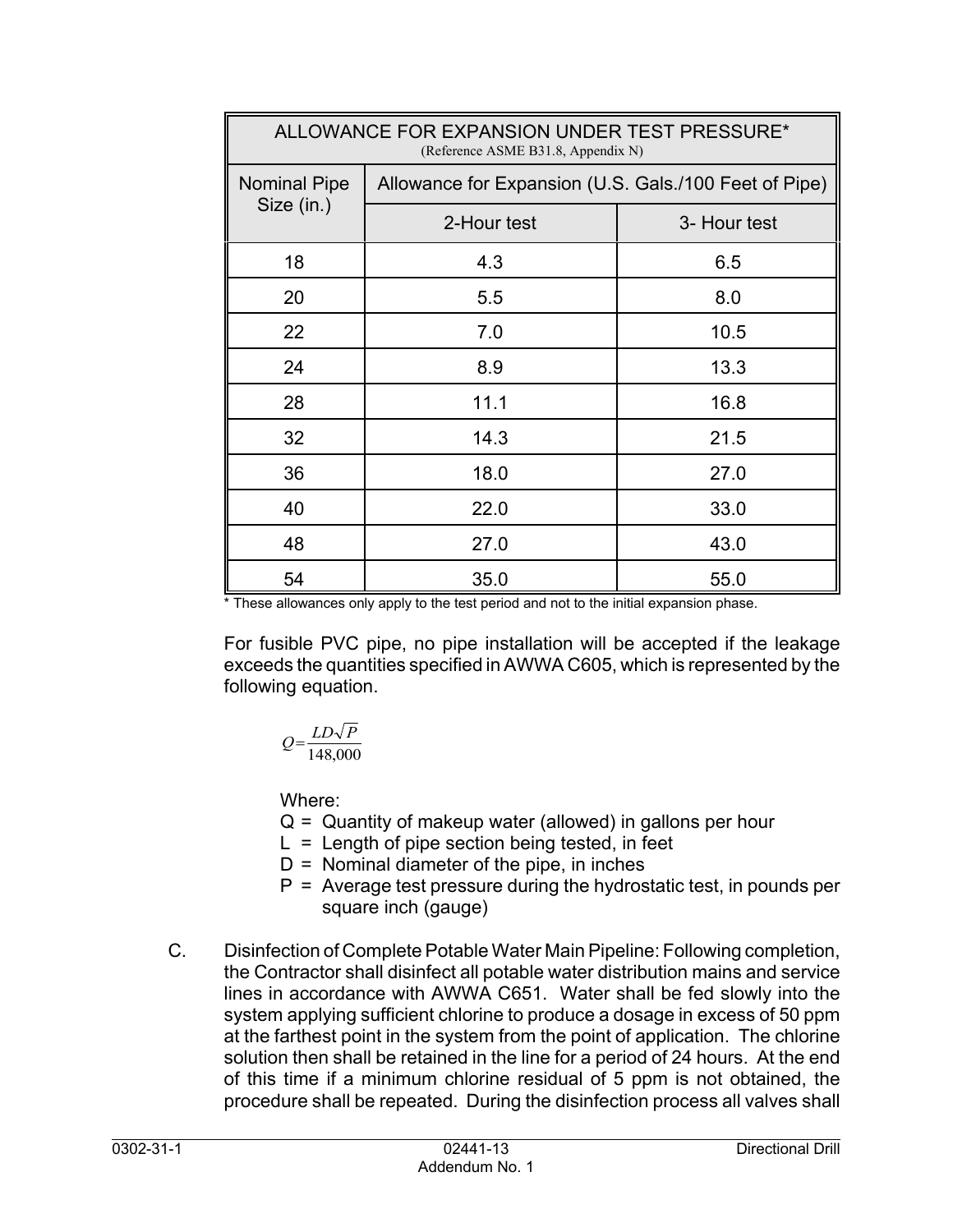be operated. After disinfection, the water shall be flushed from the system at its extremities until excessive chlorine residuals are eliminated. Water samples for bacteriological examination shall be taken as directed by HRS Department of Health and submitted to the nearest approved bacteriological laboratory. Disinfection shall not be considered satisfactory until laboratory reports are satisfactory to the State Department of Health.

### **3.04 SCHEDULE:**

- A. Connection to Existing System:
	- 1. All connections to existing mains shall be made after complete disinfection of the proposed system and shall be made under the direction of the owners of the existing system. Valves separating the mains being installed from existing mains shall be operated by or under the direction of said owner's representative. The cost of the work in making the connections shall be paid for by the Contractor.
	- 2. In the event the proposed main is to be connected to a main which has one or more active services between the point of connection and the first connection and the first existing line valve, a temporary plug or cap shall be installed on the new main until the pressure tests and disinfecting are completed. Upon satisfactory completion, the cap or plug shall be removed from both mains and the connection made with pipe which has been scrubbed out with a solution of chlorine and water. The connection shall be made as swiftly as possible and any water in the ditch shall be kept below the level of the pipe. The pipeline shall then be placed in service by the Owner's personnel.
	- 3. In the event any existing users will be without water while a connection is being made, the Contractor shall notify the users when the water will be turned off and when the service will be resumed. In some instances, these connections may have to be made at night. No user shall be without water service without prior approval from the Owner.

### **3.05 RECORDS:**

- A. An accurate log shall be kept by the Contractor on all installations. The purpose of this log is to record and report the data necessary to isolate and identify all common factors associated with underground crossing failures.
- B. The MGS data shall be recorded every 10 feet during the actual crossing operation. The Contractor shall furnish "As-Built" plan and profile drawings based on these recordings showing the actual location horizontally and vertically of the installation and all utility facilities found during the installation.